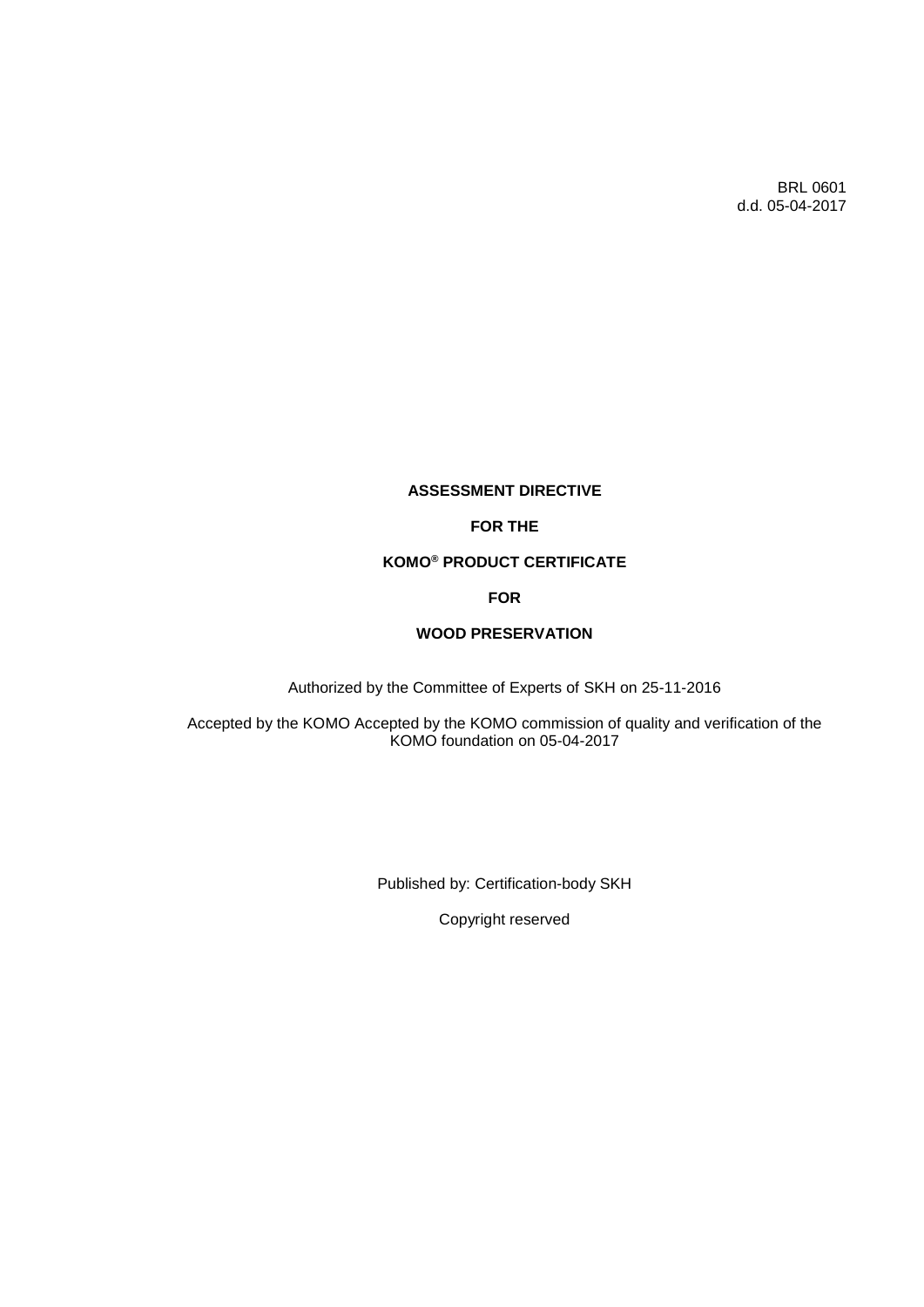## **GENERAL INFORMATION CONCERNING THIS PUBLICATION**

This assessment directive was declared binding on 05-04-2017 by the certification body SKH, in accordance with the SKH Regulations for Certification, and shall, as from 21-08-2013 be used for the issuing of a KOMO® quality declaration for "Wood preservation".

This completely revised Assessment directieve replaces BRL 0601 "Wood preservation" dated 21-08-2013.

In case of arguments the Dutch version shall be consulted.

Published by:

Certification body SKH P.O. Box 159 6700 AD Wageningen The Netherlands Telephone  $+ (0)$ 317 453425 E-mail mail@skh.nl Website http://www.skh.nl

If harmonized European technical specification are applicable to a building product, the assessments for the KOMO quality declaration based on this assessment directive can not replace the CE-marking on that building product and/or replace the mandatory performance declaration

© Certification body SKH

No part of this publication may be reproduced, stored in a retrieval system or transmitted, in any form or by any means, electronic, mechanical, photocopying, microfilming, recording or otherwise, and/or made public, without the prior permission in writing from SKH, nor may it be used without such permission for any other purpose than that for which it was produced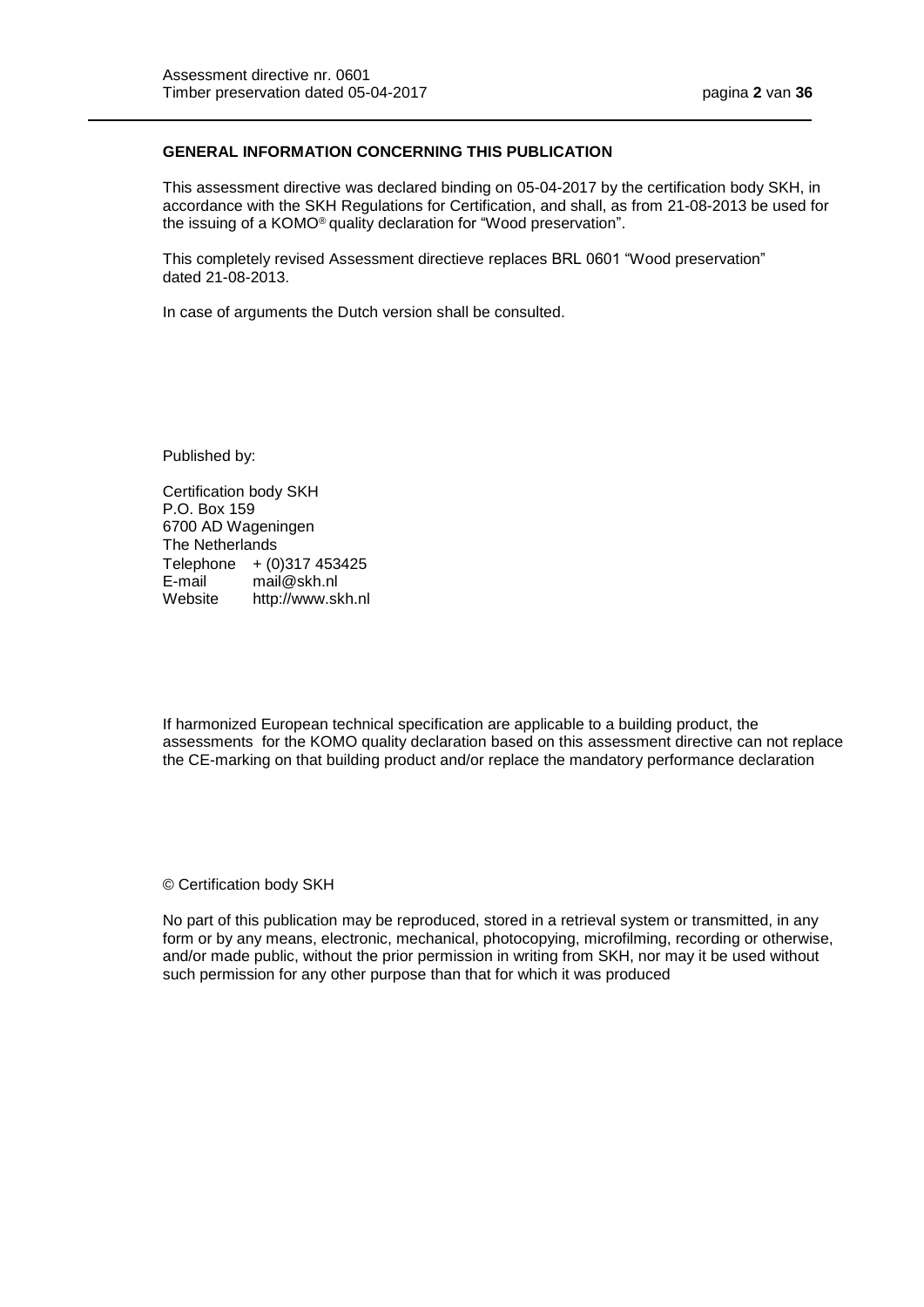# **INHOUDSOPGAVE**

| 1.             |                                                                               |  |
|----------------|-------------------------------------------------------------------------------|--|
| 1.1            |                                                                               |  |
| 1.2            |                                                                               |  |
| 1.3            |                                                                               |  |
| 1.4            | Relation with European Construction Products Regulations (CPR, EU 305/2011) 5 |  |
| 1.5            |                                                                               |  |
| 1.6            |                                                                               |  |
| 2              |                                                                               |  |
| 3              |                                                                               |  |
| 3.1            |                                                                               |  |
| 3.2            |                                                                               |  |
| 3.3            |                                                                               |  |
| 3.4            |                                                                               |  |
| 3.5            |                                                                               |  |
| 3.6            |                                                                               |  |
| 4              |                                                                               |  |
| 5.1            |                                                                               |  |
| 5.2            |                                                                               |  |
| 5.3            |                                                                               |  |
| 5.4            |                                                                               |  |
| 5.5            |                                                                               |  |
| 6              |                                                                               |  |
| 6.1            |                                                                               |  |
| 6.2            |                                                                               |  |
| $\overline{7}$ |                                                                               |  |
| 7.1            |                                                                               |  |
| 7.2            |                                                                               |  |
| 7.3            |                                                                               |  |
| 8              |                                                                               |  |
| 8.1            |                                                                               |  |
| 8.2            |                                                                               |  |
| 8.3            |                                                                               |  |
| 9              |                                                                               |  |
| 10             |                                                                               |  |
| 10.1           |                                                                               |  |
| 10.2           |                                                                               |  |
| 10.3           |                                                                               |  |
| 11             |                                                                               |  |
| 11.1           |                                                                               |  |
| 11.2           |                                                                               |  |
| 11.3           |                                                                               |  |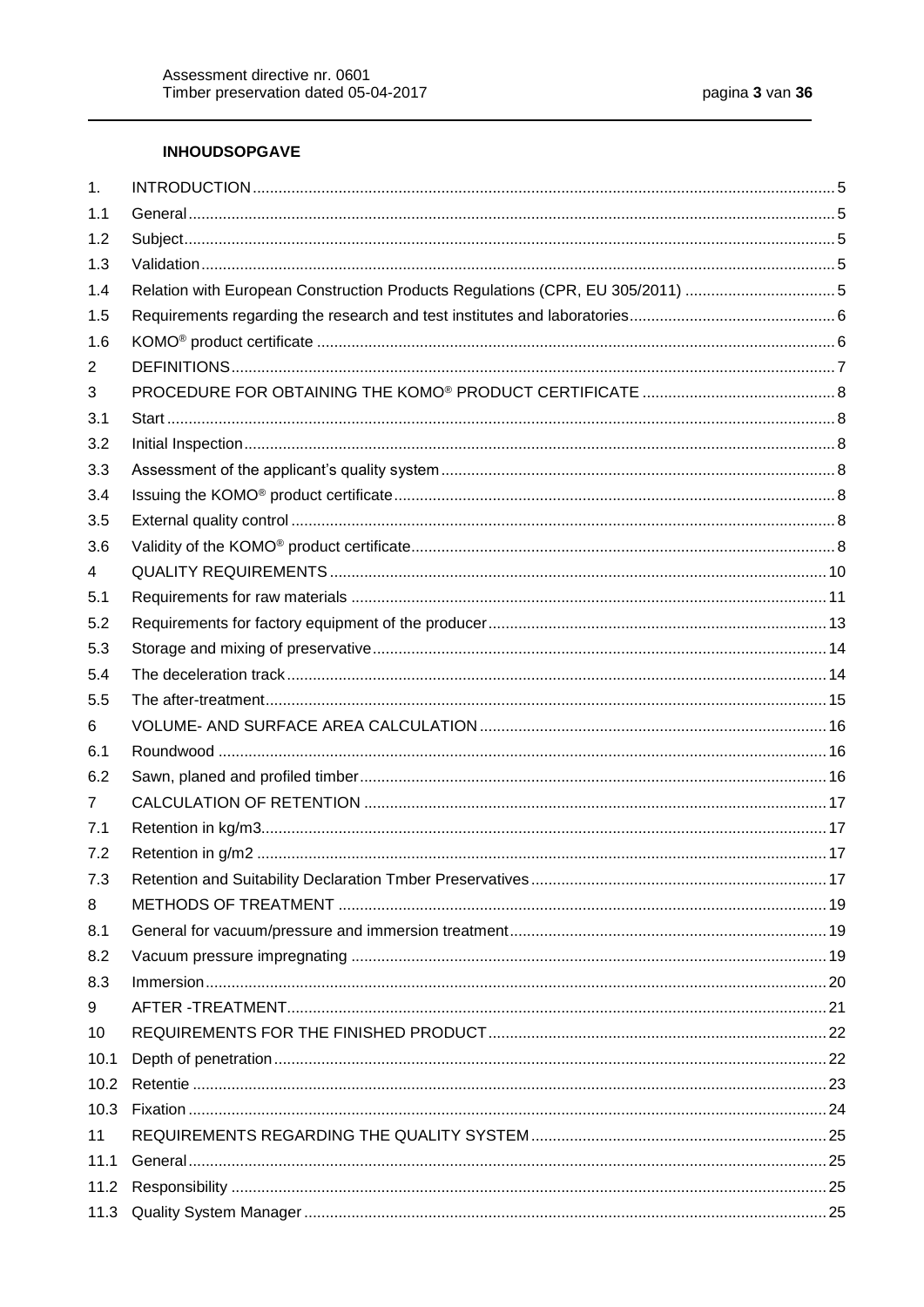| $12 \overline{ }$ |  |
|-------------------|--|
| 13                |  |
| 14                |  |
| 14.1              |  |
| 14.2              |  |
| 14.3              |  |
| 15                |  |
| 15.1              |  |
|                   |  |
|                   |  |
| 15.4              |  |
| 15.5              |  |
| 16                |  |
|                   |  |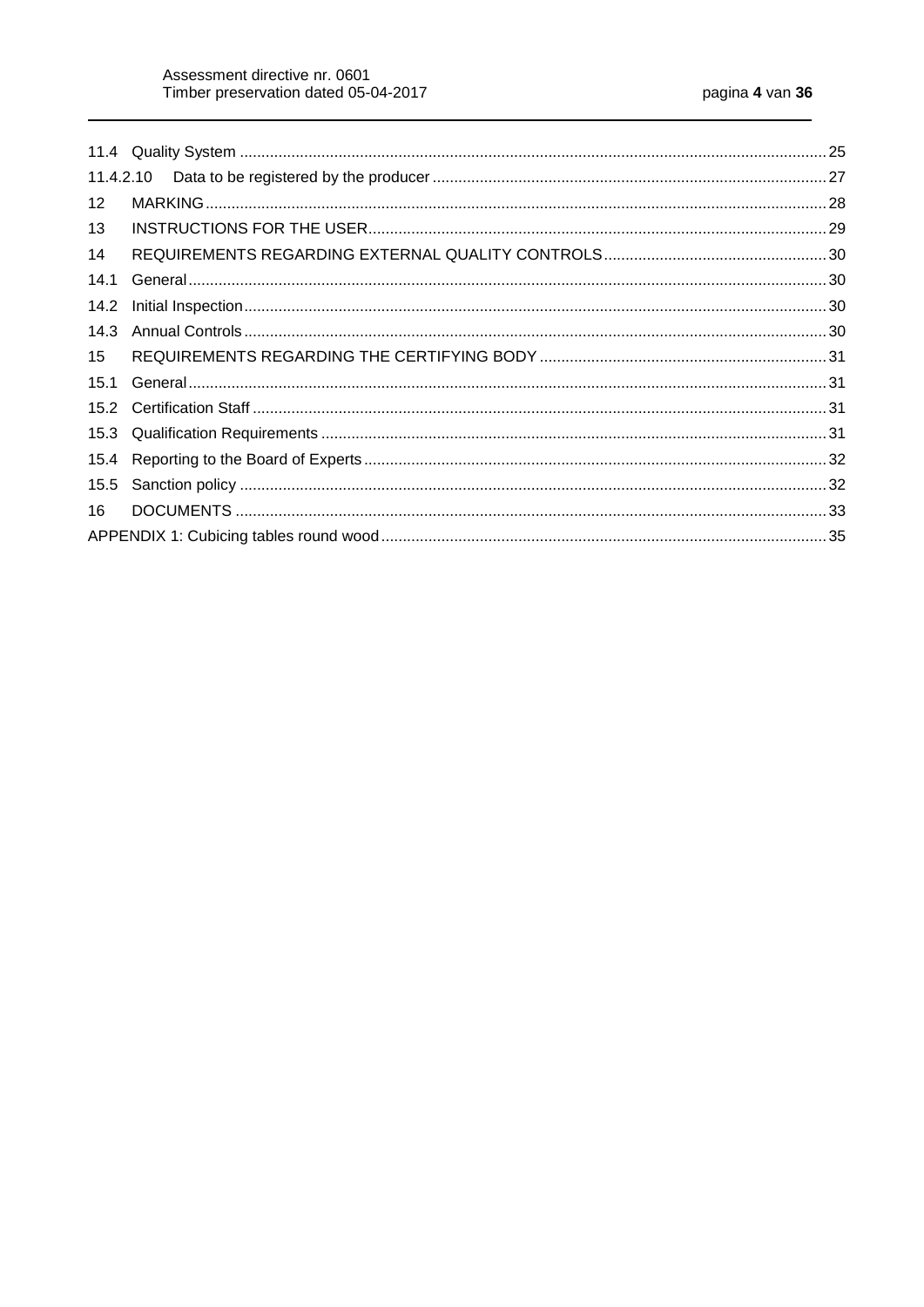# <span id="page-4-0"></span>**1. INTRODUCTION**

#### <span id="page-4-1"></span>**1.1 General**

The requirements laid down in this assessment directive are used by the certification bodies, recognised by the Council of Accreditation and in possession of an licence from KOMO, during the evaluation of an application for and/or the continuation of a KOMO® product certificate "Wood preservation".

Besides the requirements in this assessment directive, the certification bodies lay down, , supplementary requirements, as in general procedure requirements of certification and attestation in the general certification or attestation requirements of the body concerned.

The technical field of this assessment directive (AD) is E4: Wood preservation Technology with preservatives.

#### <span id="page-4-2"></span>**1.2 Subject**

The present Assessment Directive concerns the preservation of timber in accordance with the methods under vacuum and pressure and immersion under atmospheric pressure.

# <span id="page-4-3"></span>**1.3 Validation**

KOMO® product certificate based on this assessment directive can be issued starting at the moment SKH officially acknowledge this assessment directive. This assessment directives replaces BRL 0601 "wood preservation" d.d. 21-08-2013 Product certificates issues based on this directive will be unvalid from 05-10-2017. Certificates based upon Directive 0601 "Wood Preservation" d.d. 21-08-2013 can be issued until 01-05-2017.

# <span id="page-4-4"></span>**1.4 Relation with European Construction Products Regulations (CPR, EU 305/2011)**

Product which can be trested according to this directive may be subject to CE-marking according to one of the following harmonised standards. This does not imply that the result of the preservative treatment subject is to CE-marking:

| <b>NEN-EN 13986</b> | Wood-based panels for use in construction - Characteristics, evaluation<br>of conformity and marking                          |
|---------------------|-------------------------------------------------------------------------------------------------------------------------------|
| <b>NEN-EN 14080</b> | Timber structures - Glued laminated timber and glued solid timber -<br>Requirements                                           |
| NEN-EN 14081-1      | Timber structures - Strength graded structural timber with rectangular<br>cross section - Part 1: General requirements        |
| <b>NEN-EN 14229</b> | Structural timber - Wood poles for overhead lines                                                                             |
| <b>NEN-EN 14250</b> | Timber structures - Product requirements for prefabricated structural<br>members assembled with punched metal plate fasteners |
| <b>NEN-EN 14279</b> | Laminated Veneer Lumber (LVL) - Definitions, classification and<br>specifications                                             |
| <b>NEN-EN 14374</b> | Timber structures - Laminated veneer lumber (LVL) - Requirements                                                              |
| <b>NEN-EN 14915</b> | Solid wood panelling and cladding - Characteristics, evaluation of<br>conformity and marking                                  |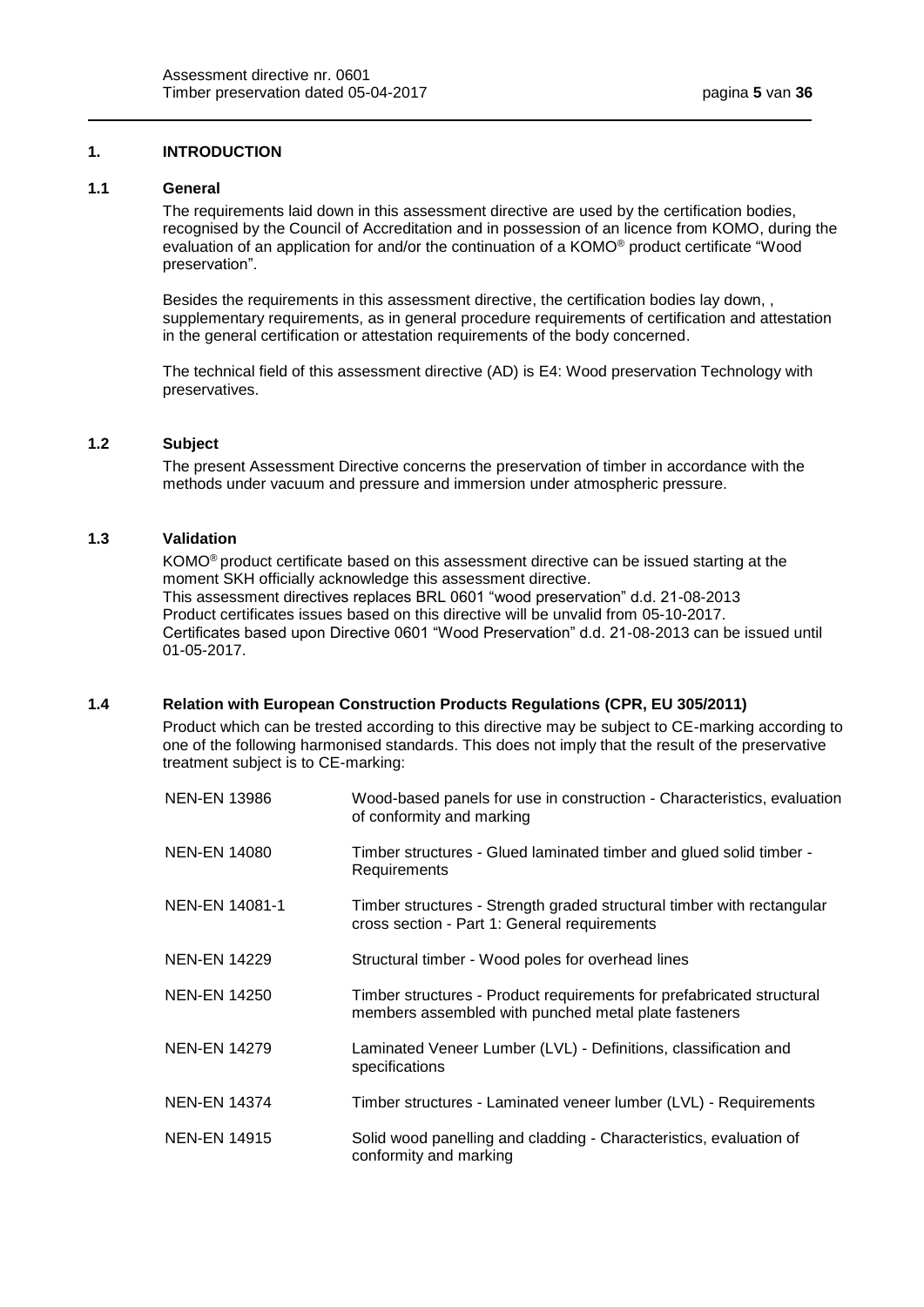#### <span id="page-5-0"></span>**1.5 Requirements regarding the research and test institutes and laboratories**

The reports presented by the applicant to fulfil the recquirements regarding the assessment directive are met, should be issued by laboratories that work according to:

- NEN-EN-ISO/IEC 17020 for inspection bodies;
- NEN-EN-ISO/IEC 17021 for certificationbodies certifying systems;
- NEN-EN-ISO/IEC 17025 for Laboratories;
- NEN-EN-ISO/IEC 17065 for certification bodies certifying products.

An institute is expected to fulfil the criteria when a quality declaration can be presented issued by the Raad voor Accreditatie (RvA) or issued by a accreditation company recognized by the RvA in mutual recognition. If no certrificate of accrediation can be presented the certifying body itself can verify if the accreditation criteria are met.

### <span id="page-5-1"></span>**1.6 KOMO® product certificate**

Based on the KOMO-system that apply to this assessment directive, the following KOMO® product certificate can be issued:

- KOMO® product certificate "Method Vacuum-Pressure" and/or KOMO® product certificate "Method Immersion", for private requirements.

<span id="page-5-2"></span>On the KOMO-website (www.komo.nl) the model KOMO® product certificates can be found applicable to the assessment directive. The product certificates issued should match this model.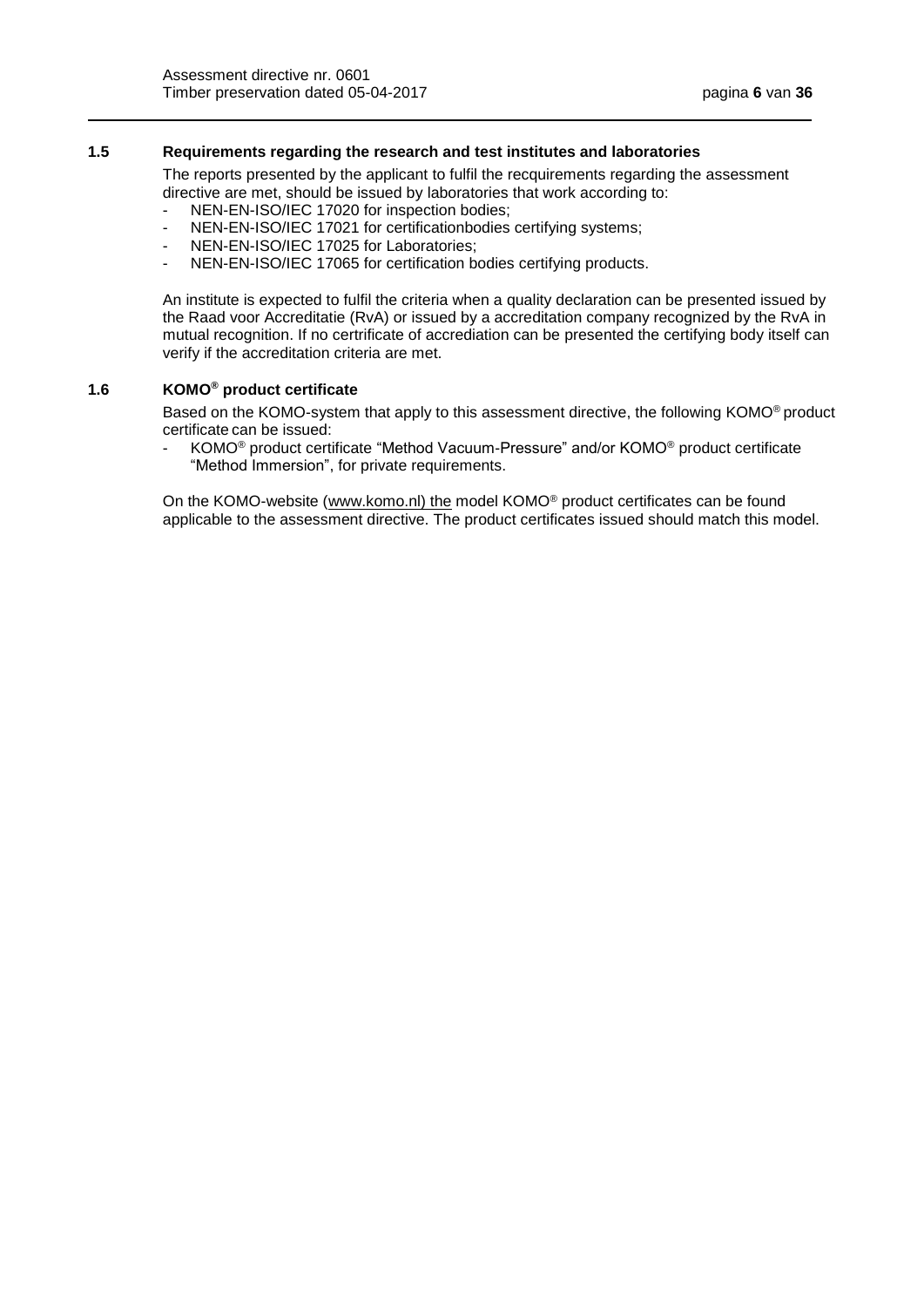# **2. DEFINITIONS**

| Applicant         | The executive company, the timber treater as applicant of the KOMO®<br>product certificate.                                                                                                                                                                                       |
|-------------------|-----------------------------------------------------------------------------------------------------------------------------------------------------------------------------------------------------------------------------------------------------------------------------------|
| Producer          | The executive company, the timber treater as holder of the KOMO <sup>®</sup><br>product certificate.                                                                                                                                                                              |
| Wood preservation | The treatment of timber against biological attacks with a wood<br>preservative by means of the method of vacuum/pressure or the<br>immersion method.                                                                                                                              |
| Wood preservative | A preventive acting product against timber decaying fungi and/or<br>timber attacking insects allowed in accordance with the Biocide<br>Product Directive, in order to extend the life span of timber.                                                                             |
| Working stock     | Quantity of ready-to-use impregnation liquid that is contained in the<br>wood preservation system (this is the total of all possible<br>compartments, such as mixing drum and storage drum), in<br>accordance with the directions for use of the supplier of the<br>preservative. |
|                   | Autoclave, cylinder or vessel The compartment of a vacuum and pressure installation in which the<br>timber is impregnated.                                                                                                                                                        |
| Immersion tank    | The compartment of the installation in which the timber is immersed.                                                                                                                                                                                                              |
| To refusal        | In case the prescribed quantity of preservative has not been absorbed<br>when applying the full-cell process, the treatment can be terminated<br>after pressing at least 2 hours.                                                                                                 |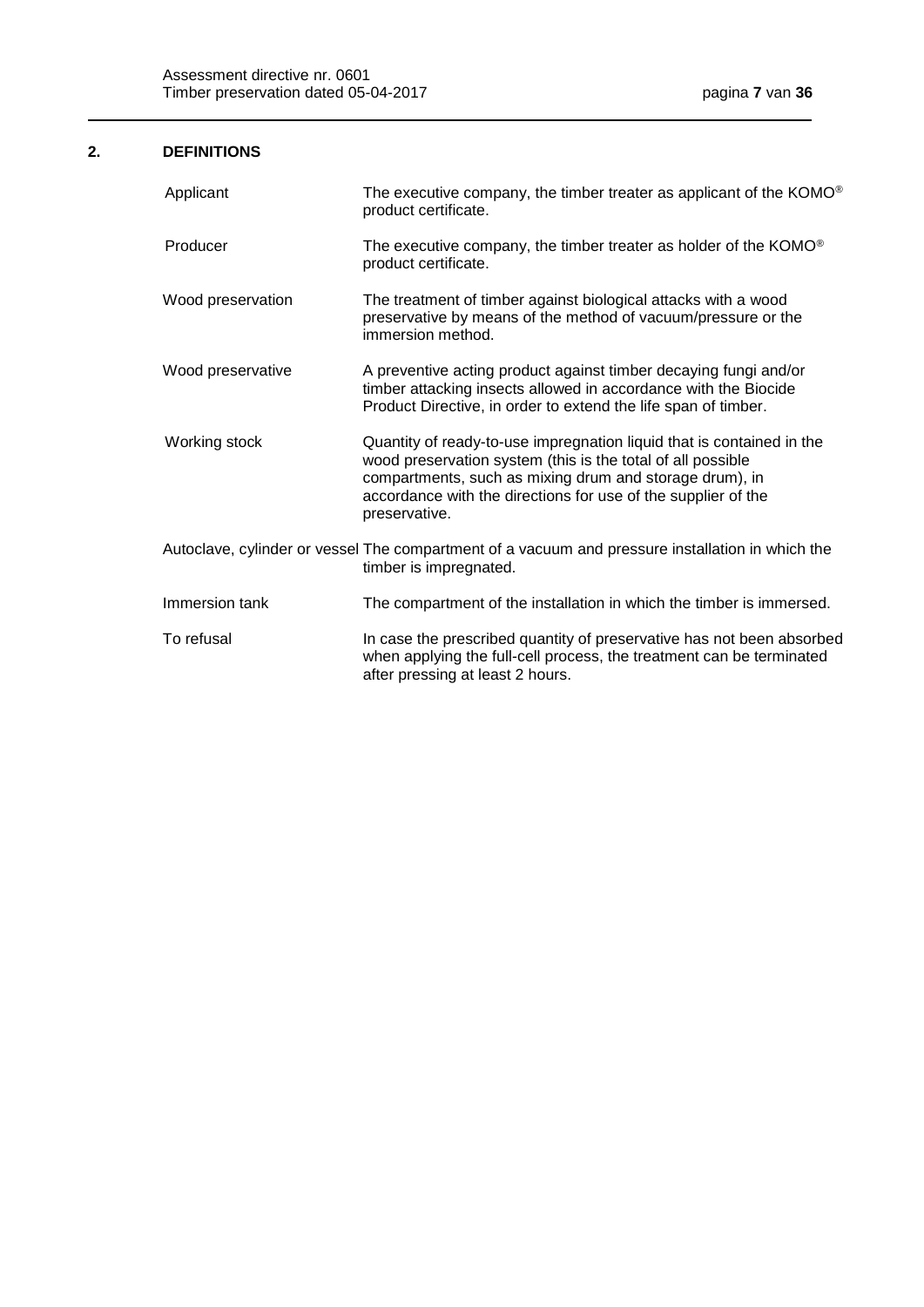# <span id="page-7-0"></span>**3. PROCEDURE FOR OBTAINING THE KOMO® PRODUCT CERTIFICATE**

Before the (voluntary) certification agreement is concluded and the product certificate is issued, there will be an initial inspection. In case the applicant has multiple production locations, the Production location involved has tob e assigned.

<span id="page-7-1"></span>**Start** 

The applicant of the product certificate indicates according to which technical specification the preservative treated wood is produced. The applicant also indicates which applications and which statements are to be included in the declaration. Documents substantiating these statements are presented.

#### <span id="page-7-2"></span>**3.1 Initial Inspection**

To obtain the a KOMO® product certificate the certyfing body starts an initial inspection, including the following:

- examination of the documents presented by the applicant to evaluate the compliance to the requirements of this assessment directive;
- determination of the suplementary product specificaitons;
- assessment of the processing instructions (user instructions);

The certification body will control the claimed requirements according to this assessment directive.

## <span id="page-7-3"></span>**3.2 Assessment of the applicant's quality system**

In order to obtain the a KOMO® product certificate the certyfing body starts an initial inspection of the quality system of the applicant:

- Assessment of the production process
- Assessment of the Internal QualitySystem of the applicant
- 1. Assessment of the presence and performance of all other required procedures.

The certification body examines whether the (internal) quality system of the applicant is in accordance with chapter 10 of this assement directive.

## <span id="page-7-4"></span>**3.3 Issuing the KOMO® product certificate**

The results of the initial inspection for the KOMO® quality declaration are reported and presented to the decider maker. The decider evaluates the results and decides wether a KOMO® product certificate can be issued or supplementary data or tests are required before a KOMO® product certificate have to be provided.

By issuing the product certificate the certification body declares that:

- The internal quality system of the certificate holder:
	- o Complies to the requirements as mentioned in this assessment directive;
	- o Is controlled by a independed third party on a regular basis;
- The certified product specifications comply to the requirements of this assessment directive.

#### <span id="page-7-5"></span>**3.4 External quality control**

Once the KOMO® product certificate has been issued, the certification body carries out controls as described in chapter 14.

### <span id="page-7-6"></span>**3.5 Validity of the KOMO® product certificate**

The validity of the KOMO® product certificate is unlimited. The validity can be limited (terminated) by:

Alterations of this assessment directive:

Failure to comply with the commitments of this assessment directive

Valid certificates are listed on the website of KOMO [\(www.KOMO.nl\)](http://www.komo.nl/).

In case of failure to comply with the commitments of this assessment directive the certification body can suspend the validity temporary. A suspention can be in the first place of a maximum of 1 year. The certification body can expand the suspension with a total not more than 2 years.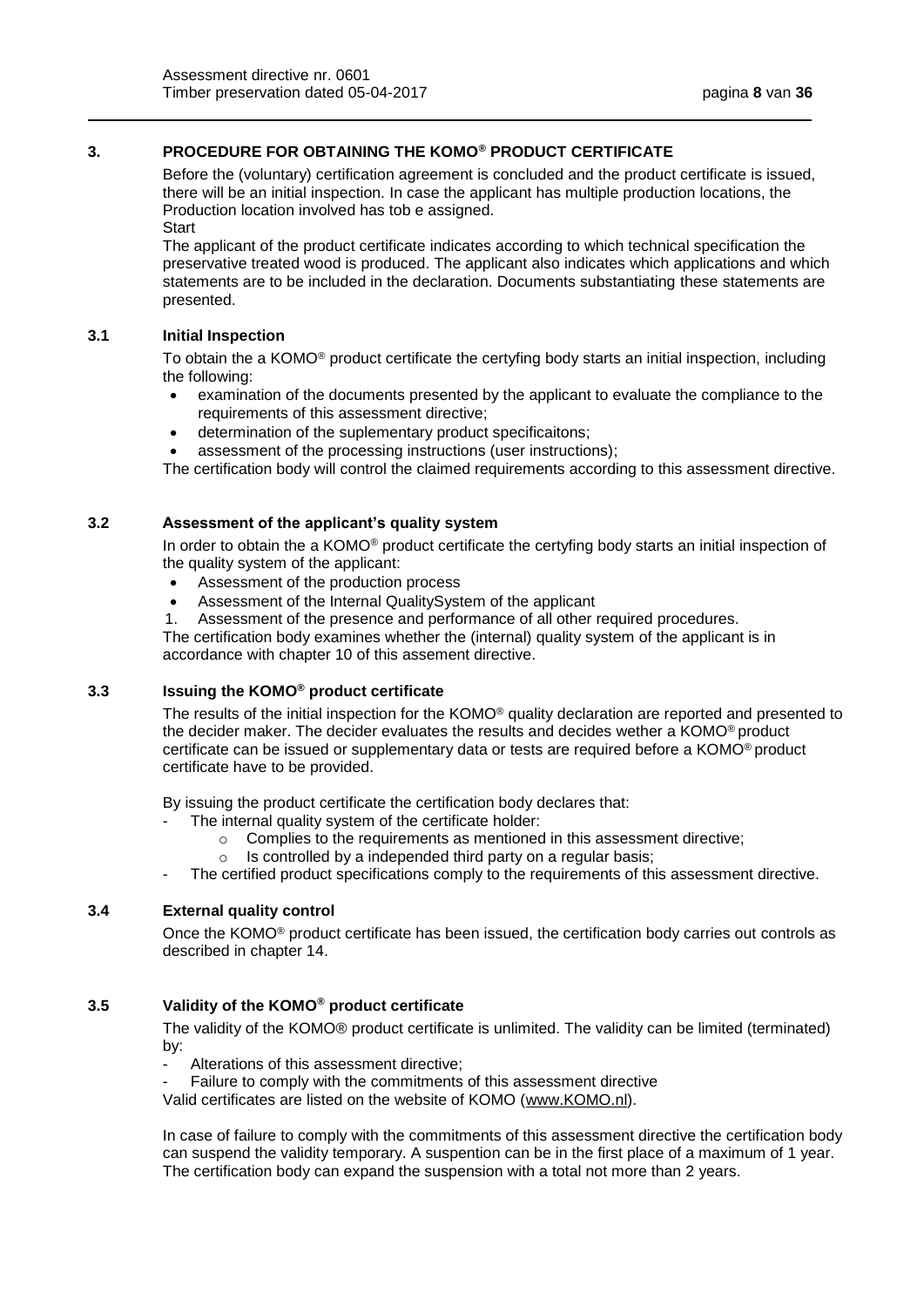In case of ending a suspention, the certifying body must be informed that production is again started. The certification body can then decide to end the suspension. When the suspension period exceeds 1 year there must be a mandatory inspection control wheather the certificate can be revalidated.

When the duration of the suspension exceed the total of 2 years, the certification body must end the certificate.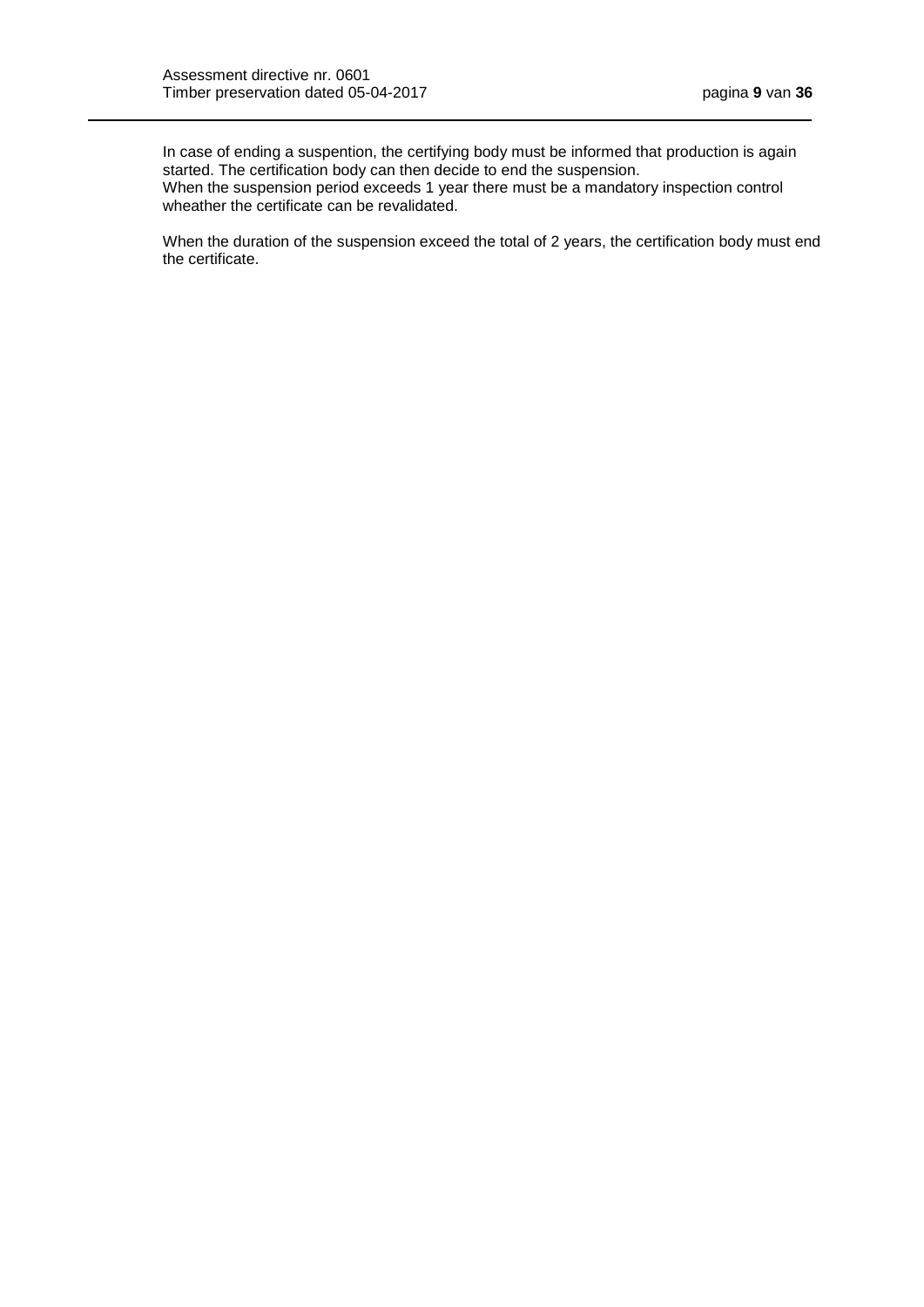# <span id="page-9-0"></span>**4. QUALITY REQUIREMENTS**

Quality requirements deviate from additional requirements owing to the fact that they are established in a different way.

The following standards apply as quality requirements for the **production process** insofar as there are no explicit exceptions or deviationsmade in this assessment:

| <b>NEN 2909</b>      | Timber preservation. Immersion method.                                                                                                                                                           |
|----------------------|--------------------------------------------------------------------------------------------------------------------------------------------------------------------------------------------------|
| <b>NEN 2913</b>      | Timber preservation - Vacuum and pressure method - Treatment with<br>creosote-oil - Requirements with regard to the application of the timber;                                                   |
| <b>NEN 2930</b>      | Timber preservation - Vacuum and pressure treatment method -<br>Treatmentwith preservatives other than creosote oil;                                                                             |
| <b>NEN-EN 212</b>    | Timber preservatives - Guide to sampling and preparation of wood<br>ppreservatives and treated timber for analysis;                                                                              |
| <b>NEN-EN 350-2</b>  | Durability of wood and wood-based products - Natural durability of solid wood<br>- Part 2: Guide to natural durability and treatability of selected wood species of<br>importance in Europe;     |
| <b>NEN-EN 335</b>    | Durability of wood and wood-based products - Use classes: definitions,<br>application to solid wood and wood-based products;                                                                     |
| <b>NEN-EN 351-1</b>  | Durability of wood and wood-based products - Preservative-treated solid wood<br>- Part 1: Classification of preservative penetration and retention;                                              |
| <b>NEN-EN 351-2</b>  | Durability of wood and wood-based products - Preservative-treated solid<br>wood. Part 2: Sampling and analysis of preservative-treated wood;                                                     |
| <b>NEN-EN 1014-1</b> | Wood preservatives - Creosote and creosoted timber - Methods of sampling<br>and analysis - Part 1: Procedure for sampling creosote                                                               |
| <b>NEN-EN 1014-2</b> | Wood preservatives - Creosote and creosoted timber - Methods of sampling<br>and analysis - Part 2: Procedure for obtaining a sample of creosote from<br>creosoted timber for subsequent analysis |
| <b>NEN-EN 1014-3</b> | Wood preservatives - Creosote and creosoted timber - Methods of sampling<br>and analysis - Part 3: Determination of the benzo(a)pyrene content of<br>creosote                                    |
| <b>NEN-EN 1014-4</b> | Wood preservatives - Creosote and creosoted timber - Methods of sampling<br>and analysis - Part 4: Determination of the water-extractable phenols content<br>of creosote                         |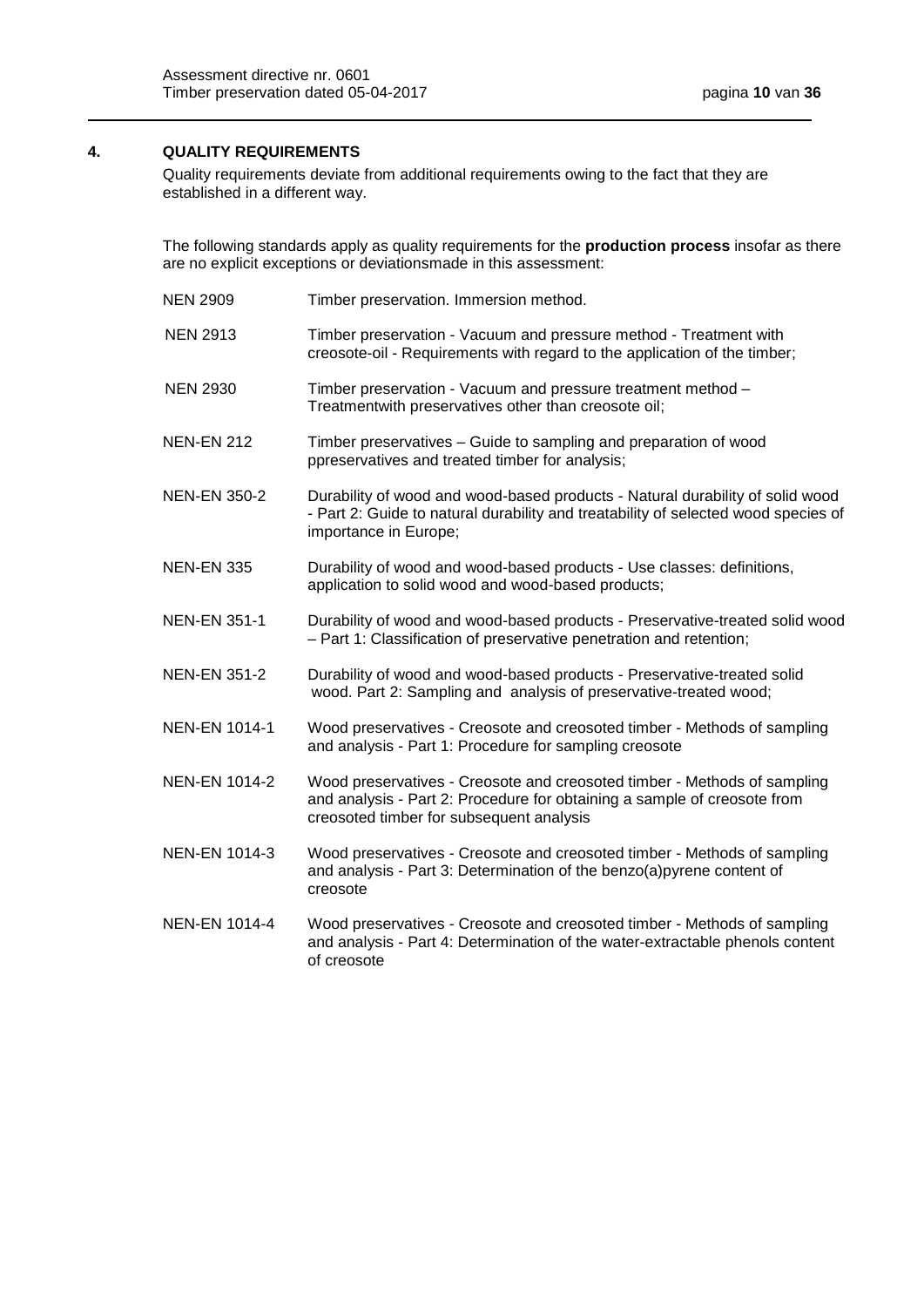# **5. ADDITIONAL REQUIREMENTS**

#### <span id="page-10-0"></span>**5.1 Requirements for raw materials**

### **5.1.1 Timber**

- The timber to be treated shall be free from:
	- paint and other types of finishes, which could influence the treatment in a negative way;
	- the timber to be treated shall be free from substances, which could influence the treatment in a negative way or could lead to the release of unwanted emissions to the air, the soil or the water during the production or waste phase, the users phase or the waste phase;
	- $-$  saw and planing leftovers to prevent an undesired flowing of waste (sludge etc.);
	- $-$  frost, dirt, ice, snow etc.;
	- visible attack by fungi or other micro-organisms influencing the treating process. Blue stain, however, is allowed up to a maximum of 5% of the timber surface;
	- $-$  round wood shall be free from bark and cambium (round wood peeled according to NEN 5492);
- The average moisture content of the timber to be treated shall be below 30%. For sawn spruce applies that the average shall be lower than 35%. For the determination of the moisture (according to NEN 5461) the wettest place in the timber and measured in the middle of the parcel shall be the determining factor. Quality level AQL10 according to NEN 5461, shall be used as criterion of approval;
- Planed and sawn timber shall be put on stickers in order to promote the accessibility of the preservative and, if a process of accelerated fixation follows, to guarantee the heat transmission on the timber surface. Stickers shall be of equal thickness. Timber species and treatment of the stickers shall preferably be in agreement with the timber to be treated and the preservative;
- Stickers and packaging material should fulfil the same requirements as the timber to be treated;.
- Timber in which case the outlining is undesirable (as e.g. in façade covering) may be stickered per two layers (with the faces towards each other);
- Processing to the timber shall all be completed before treatment is started. If it is unavoidable that processing will be done after treatment of the timber, the processed partsshall receive an after treatment with a preservative permitted for the application;
- In one charge only timber of equivalent treatability and the same moisture content shal be treated. Table 1 lists the most commonly used timber species. For the timber species not listed see NEN-EN 350-2. Round wood and sawn timber should not be mixed. These requirements do not apply in case of vacuum/pressure treatment 'to refusal'.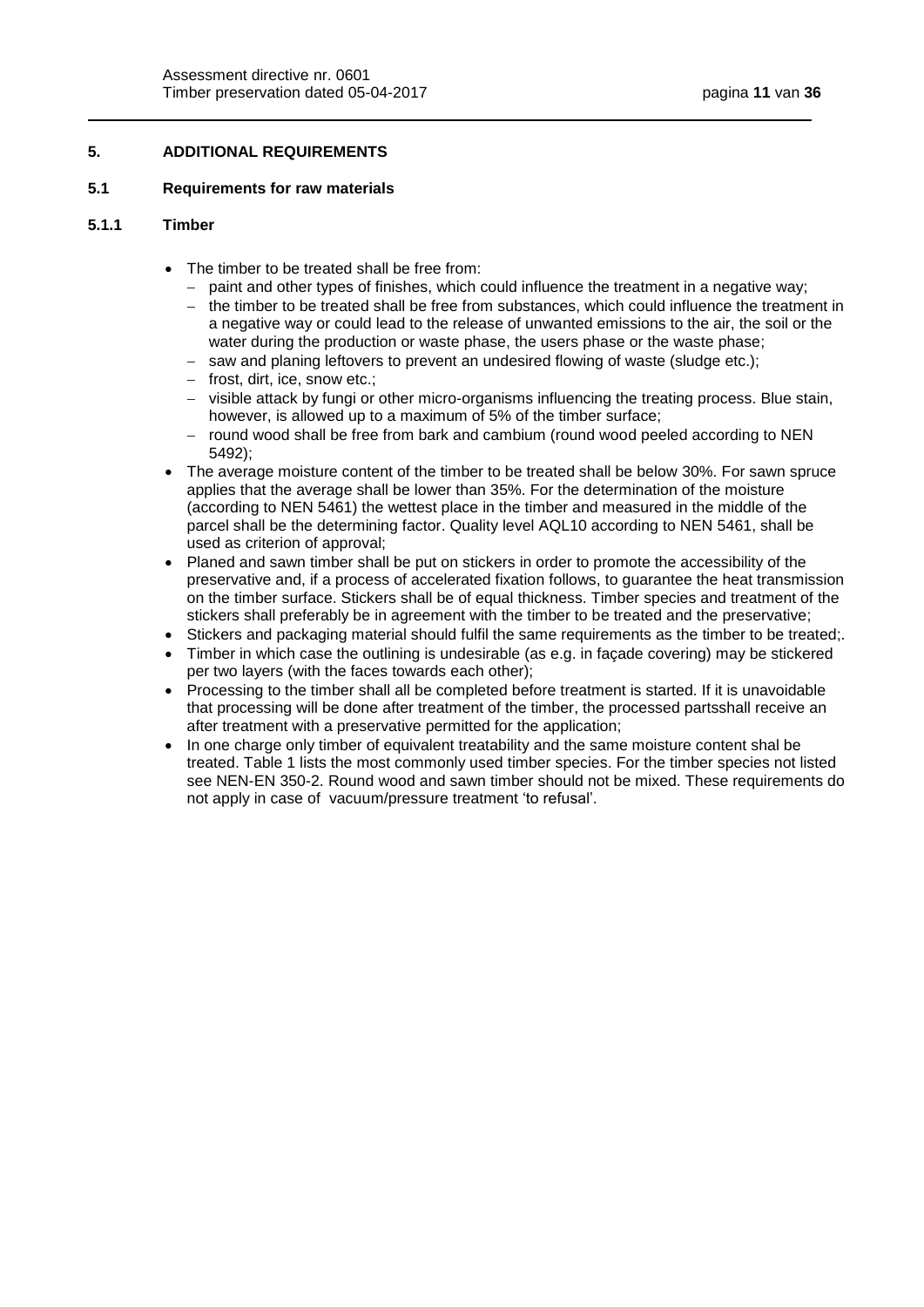| <b>Timber</b>          | <b>Botanical name</b> | Degree of impregnation <sup>1)</sup> |                    |
|------------------------|-----------------------|--------------------------------------|--------------------|
| species                |                       | Heartwood                            | Sapwood            |
| Fir                    | Abies alba            | moderate                             | easy/moderate      |
| Pine                   | Pinus spp.            | difficult                            | easy               |
| Hemlock<br>(western)   | Tsuga heterophylla    | moderate/difficult                   | easy               |
| Larch,<br>European     | Larix decidua         | difficult/very difficult             | easy               |
| Oregon<br>pine/Douglas | Pseudotsuga menziesii | difficult/very difficult             | moderate/difficult |
| Spruce                 | Picea spp.            | difficult                            | difficult          |

**Table 1:** Treat ability of some softwood species considered for treatment

1) for the meaning of easy, moderate, difficult and very difficult" consult NEN-EN 350-2.

# **5.1.2 Wood preservative**

# **5.1.2.1 Preservatives allowed**

For the purposes of the treatment of timber the holder of a KOMO® product certificate is only allowed to apply wood preservatives for which a Suitability Declaration Wood preservatives has been issued by an authorized certification body (SKH Publication 06-04 "Basis of assessment for Wood Preservatives") For an overview see the website of the relevant certification body. In addition a Material Safety Data Sheet of a aproved preservative shall be available at the company.

The producer shall apply the preservative in accordance with the provisions in the national authorisation approval, the Suitability Declaration Wood preservatives and supplementary regulations of the supplier.

# **5.1.2.2 Composition of Preservatives**

The composition of the working stock of the wood preservative should be at least 2x per annum on the amount of the active ingredients (so-called chemical balance) according to the method appropriate to the Suitability Declaration Wood preservatives. This analysis may be carried out by the supplier of the preservatives. In case of disturbtion of the chemical balance, the frequency of the controls can be increased by the certification body.

The certification body has the right to have a control at least 1x per year on the amount of the active ingredients in accordance with the method of analysis contained in the Suitability Declaration Wood preservatives at an independent, accredited analysis laboratory. An identical sample is always stored for the purposes of a second opinion. The control sample is analysed on all active ingredients. The results must correspond to the composition set out in the authorisation approval and in the Suitability Declaration Wood preservatives, with the relevant maximum permissible deviations.

# **5.1.2.3 Concentration control**

The concentration of the working stock shall be determined and registered daily and during each addition of preservative. This measurement takes place by means of the method as laid down in the instruction supplied by the supplier of the preservative. The concentration of the working stock shall, if required, be brought to the prescribed concentration.

When an installation has been equipped with separate compartments for the storage of the working stock the concentration in each compartment of the preservative shall be determined and registered.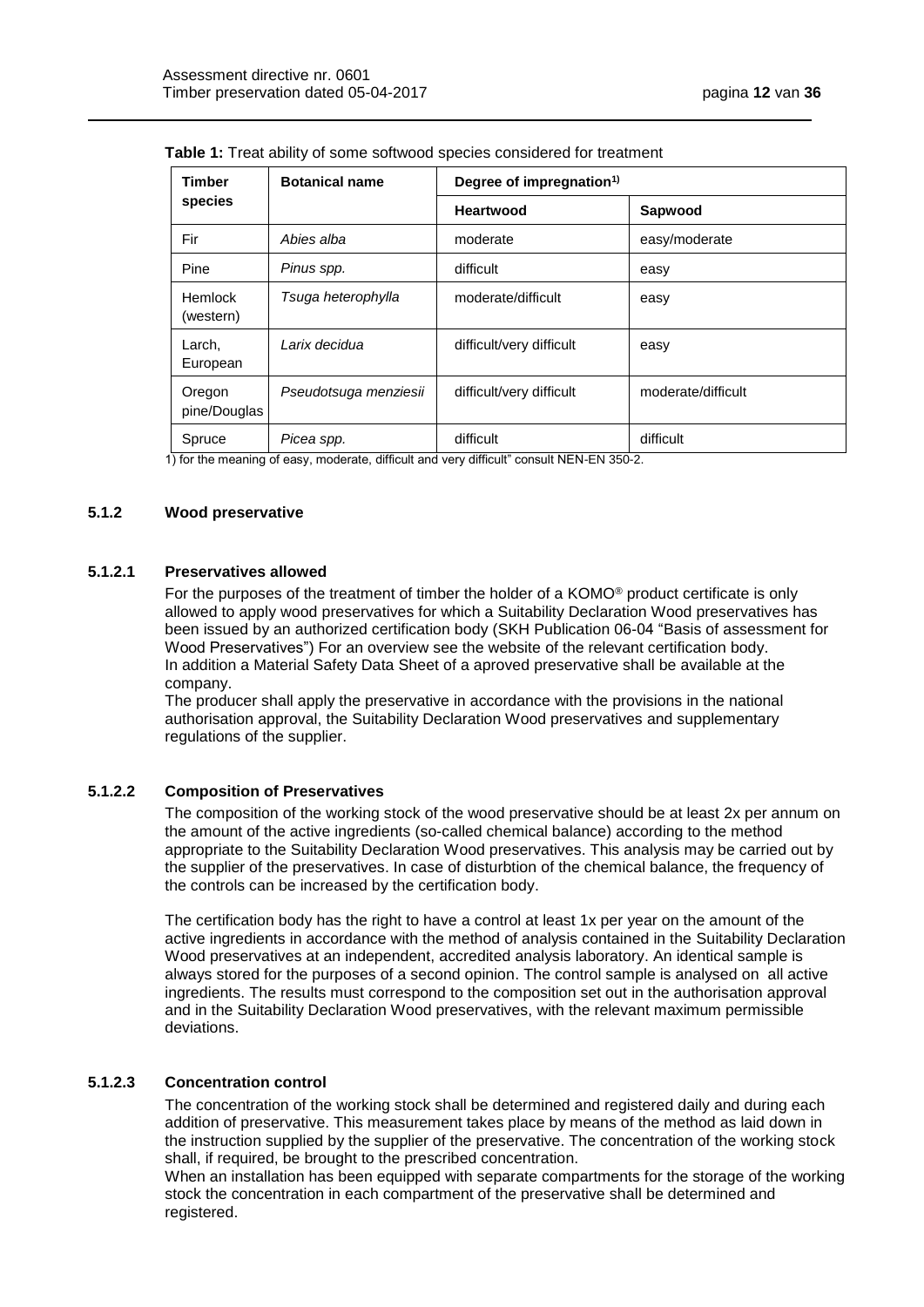The concentration of the work stock shall be tuned to the required retention in combination with the number of litres that can be taken up by the timber to be treated. The temperature of the work stock should be at least 5 °C.

# <span id="page-12-0"></span>**5.2 Requirements for factory equipment of the producer**

In order to quality for a quality declaration an applicant must have industrial operating equipment complying with the following requirements.

- If an environmental permit has been issued to the certificate holder, it is assumed that the requirements laid down have been complied with;
- If an environmental permit has not been issued, the requirements may be supported with technical specifications and certification reports of the relevant equipment or may be ascertained during the initial inspection (measurements, markings, visual inspection). See also paragraphs 5.3, 5.4, 5.5 and 5.6.

# **5.2.1 Installation: general**

- A mixing system suitable to bring the wood preservative to the correct concentration;
- Provisions for the measuring of the consumption of the quantity of wood preservative per treatment. Indirect (subsequent) demonstration is permitted where a close relationship is shown between process parameters and the demanded retention and penetration (i.e. pressure period with uptake determined afterwards);
- The installation material (including the storage vessel, pipes, pumps etc.) shall be such that the composition (and effect) of the preservative is not negatively influenced or contaminated. Pipes shall be installed above ground, may not be fixed to drinking water pipes and the mixing system and may not be conducted through liquid-tight facilities;
- Liquid-tight vessels and floors should be resistant to the effect of the preservative and shall have a free capacity of at least 110% of the maximum quantity of preservative or condensate being processed respectivily be in storage;
- The construction of the vessel must be strong enough in order to offer resistance to the liquid pressure resulting in liquid leakage.

### **5.2.2 Installation: vacuum pressure**

- The autoclave loaded with timber must be capable of maintaining an air pressure ranging from 20 kPa to the required pressure (technical specifications, certification reports);
- The storage reservoir must have sufficient capacity to be able to fill the autoclave completely (technical specifications);
- Vacuum and pressure pumps, capable to realize the required air and liquid pressure in the treating autoclave (technical specifications);
- A manometer to read the air and liquid pressure in the treatment autoclave with an accuracy of not more than 10 kPa (technical specifications);
- Recording and registration equipment by which the complete cycle of the process shall be registered legible and the actual status of the process, can be read off;
- The vacuum/pressure installation with accessories (including the storage and mixing vessels) must be installed in or above a liquid-tight vessel(visual inspection);
- The vacuum pump and pressure-release pipes must be equipped with a water lock or equivalent device (visual inspection).

#### **5.2.3 The installation: immersion**

- The immersion installation shall have sufficient dimensions to be able to fully submerge the timber to be treated and shall have a facility to prevent the floating of the timber to be treated (technical specifications);
- The draining system has been constructed in such a way that the leaking fluid returns to the reservoir with working fluid (visual inspection);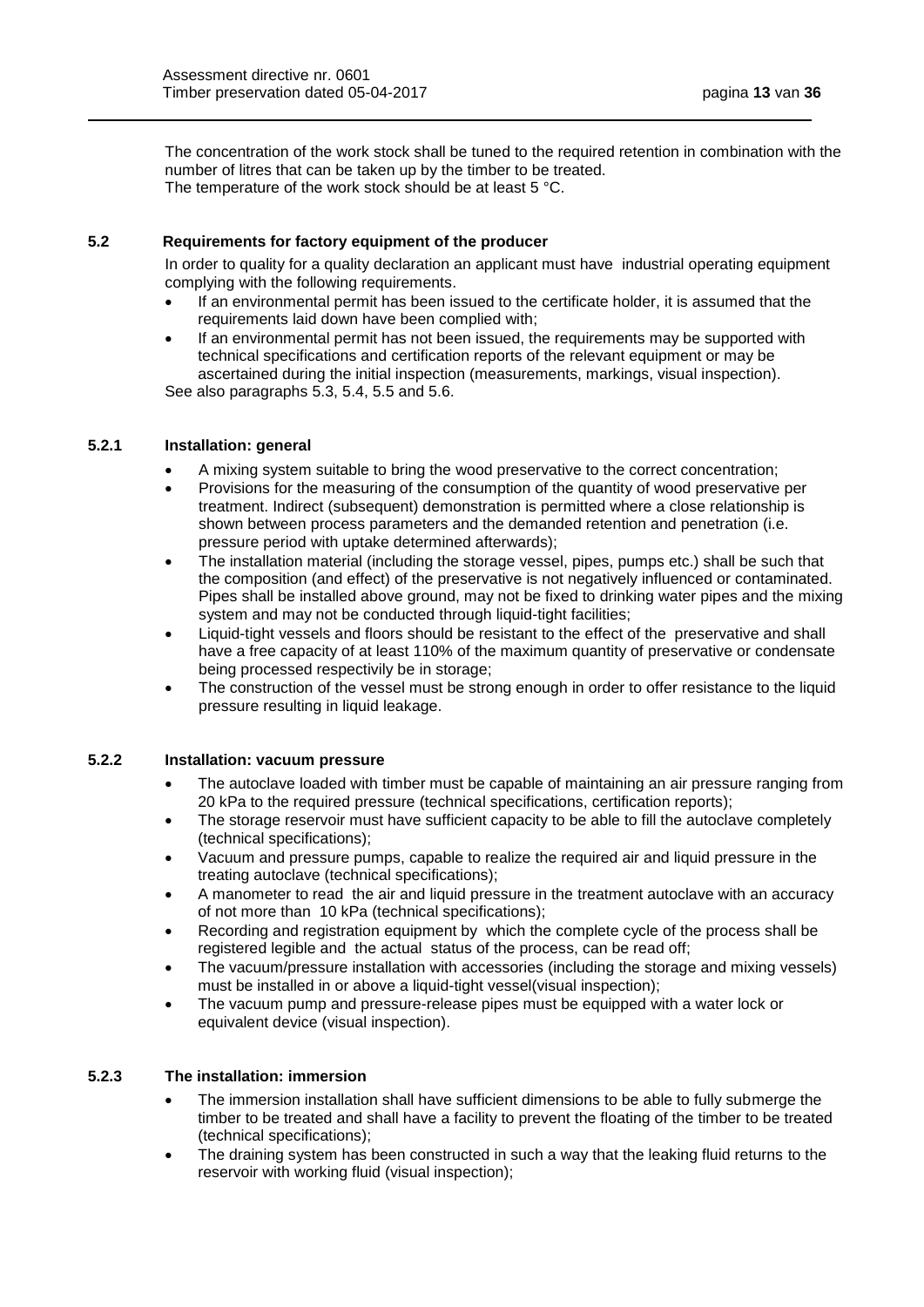- The floor under the immersion installation and the place where the timber drains shall be fluidtight and shall be constructed in such a way that the fluid collected can be re-used in the process (visual inspection);
- The installation with accessories shall be positioned in or above a fluid tight tank.

# <span id="page-13-0"></span>**5.3 Storage and mixing of preservative**

- A reservoir shall be provided with an efficient ventilation and a high level security to prevent that no more than 95% of the maximum contents is filled. Each reservoir shall have a reliable and safe sampling point (visual inspection);
- Each connection to a reservoir below the highest fluid level shall have a metal seal as near as possible to the wall of the reservoir. This seal shall be executed in such a way that it is clearly visible whether the seal is open or close.

See also paragraph 5.2.

#### **5.3.1 Storage of cresote oil**

- The heating by which the contents of a tank can be heated shall be set up in such a way that the temperature of the fluid in the tank shall not come above the starting boiling point of the hydrocarbon fractions, determined according to the ASTM, method D-86 (technical specifications).
- The tank shall be provided with at least a thermometer directly installed on the tank indicating the temperature of the contents. In case of more than one meter these shall measure independently from each other (visual inspection). Nauwkeurigheid  $\pm 2$  °C, 1x per 10 jaar te kalibreren. Tanks in which shall be worked under pressure shall be provided with pressurevacuum valves which are assembled above the highest fluid level (to be determined by visual inspection);These pressure-vacuum valves shall be constructed in such a way that raining in is prevented (to be determined by visual inspection);
- The valves shall be installed in such a way that freezing respectively caking or crystal forming, is not possible. They shall, under all circumstances, function fluently and without sparks (technical specifications);
- The pressure-vacuum valves may only open, when the over- and under pressure determined for the tank, are exceeded. All other openings that are situated on the roof shall, except for measurements and maintenance, always be closed;
- Vapours emitting from the storage tank shall, before being transported to the outside air be guided, via an efficient condenser or another efficient provision, in order to limit as the emission of creosote fractions as much as possible (to be determined by visual inspection).

#### **5.3.2 Storage in packaging:**

The storage of preservatives in packaging shall take place in a storage site accorcing to the guidelines of the Committee Prevention of Calamities by Dangerous substances , PGS15 'Storage of hazardous substances in packaging, storage of fluids and solid substances'.

### <span id="page-13-1"></span>**5.4 The deceleration track**

#### See also paragraph 5.2.

The deceleration track of the vacuum/pressure installations shall be placed on a fluid-tight floor. The floor shall be situated on sufficient fall, shall be kept clean and draining to the catching tanks under the installation or elsewhere and shall have a connection that is fluid resistant (to be determined by visual inspectionor certification documents).

<span id="page-13-2"></span>Conformity can be reached by means of a (local) gouvernement accepted regulation or direction concerning environmental laws. When no (local) law is available CUR/PBV 44 (4th reviewed issue) or according to assessment BRL SIKB 7700 can be used.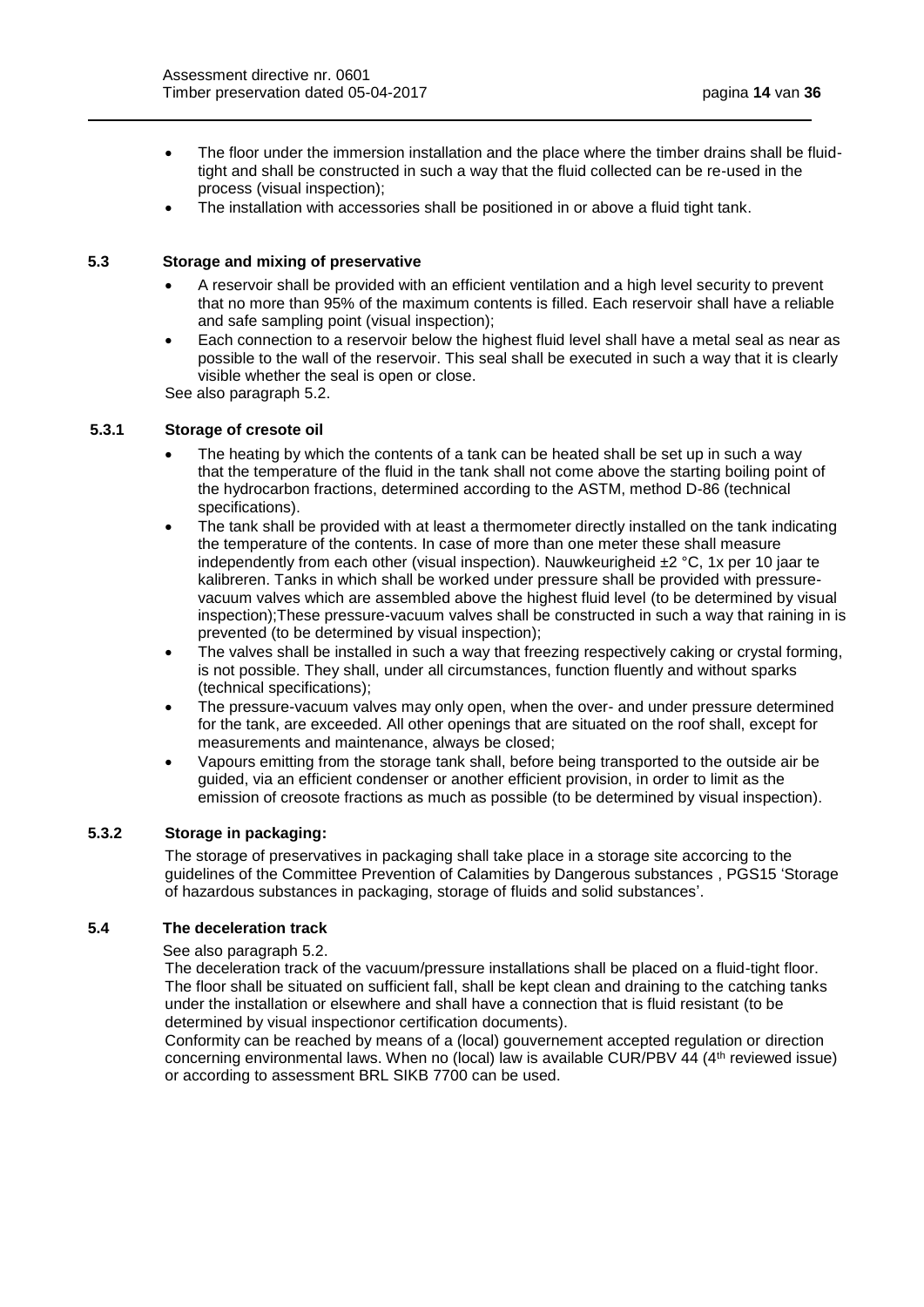# **5.5 The after-treatment**

To comply with the requirements, see also 5.2

- An after-treatment installation shall be positioned in, or in the direct area of the room or the building where the treating installation has been situated. The area where the impregnated timber is transported from the treating installation to the after-treatment installation shall be asphalted fluid-tight. For the transport of dry, drip free timber normal asphalting is enough. Precipitation and draining fluid shall be returned to a storage in order to be re-used in the process;
- The after-treatment installation shall be situated in a fluid-tight tank;
- The fluid being released during the after-treatment shall be received and be returned to a storage reservoir for the preservative or to another storage tank destined for the storage of the free coming fluid, or shall have to be cleaned;
- <span id="page-14-0"></span> Both in case of natural fixation under cover (or otherwise protected from precipitation) and fixation in condinioned rooms, the impregnated timber shall be placed on a liquid-tight floor. Precipitation and drained liquid shall be re-directed to a storage reservoir in order to be reused in the process.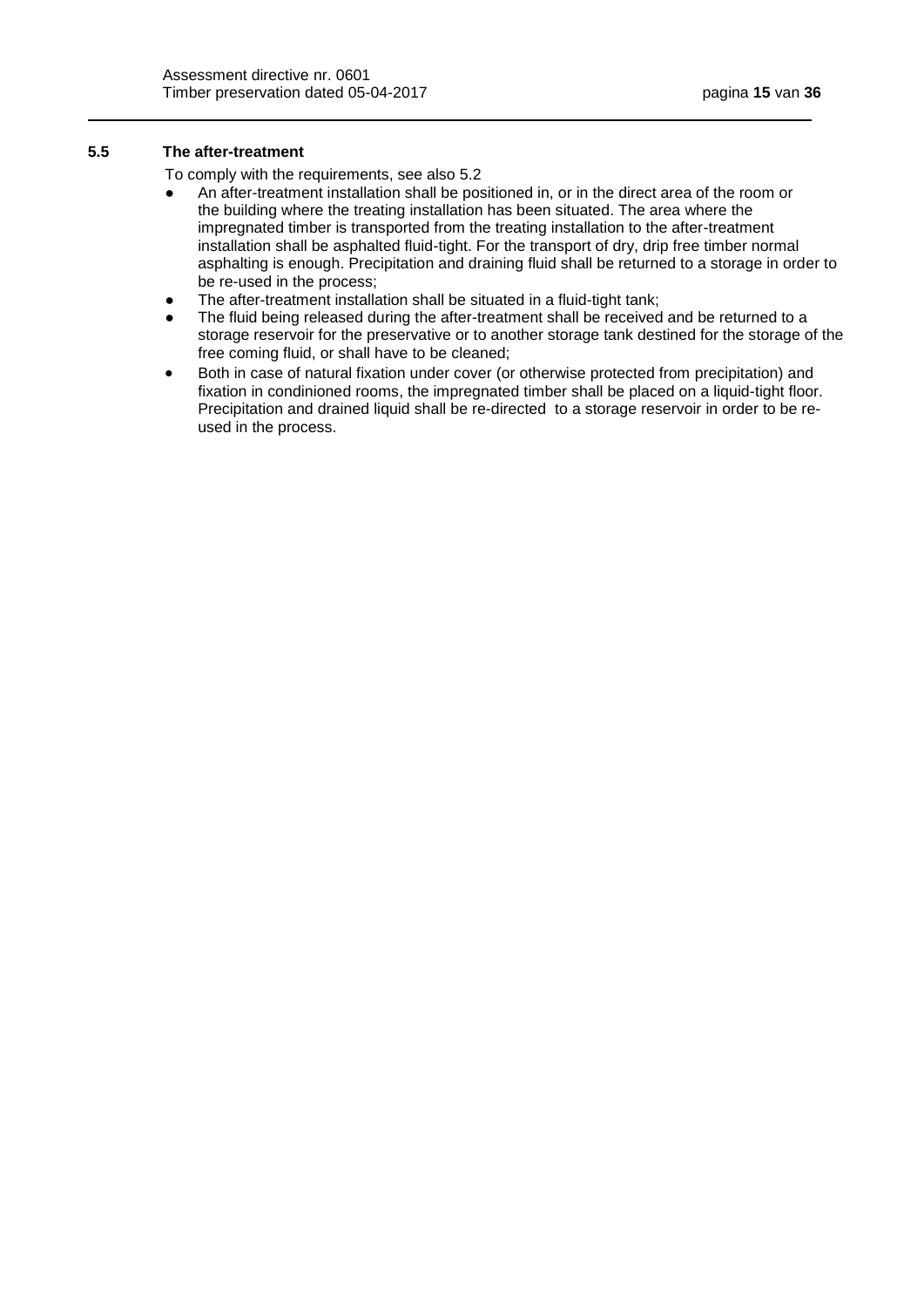## **6. VOLUME- AND SURFACE AREA CALCULATION**

A Correct calculation of the volume shall take place on behalf of the production process.

# <span id="page-15-0"></span>**6.1 Roundwood**

The calculation of the volume of round wood on behalf of the treating process shall be based on the following formulae.

For cylindrical milled round wood:

 $V = 1/4$  x π x d<sup>2</sup> x l x n

legend

- $V =$  volume in  $m<sup>3</sup>$
- d = diameter in  $m<sup>1</sup>$
- $l =$  length in  $m<sup>1</sup>$
- $n =$  number of pieces

For peeled round wood:

V = 1/12 x π (D<sup>2</sup> + D x d + d<sup>2</sup>) x l x n

legend:

- $V =$  volume in  $m<sup>3</sup>$
- D = diameter in m<sup>1</sup> at 10 cm from the thickest end<br>d = diameter in m<sup>1</sup> at 10 from the thinnest end
- diameter in  $m<sup>1</sup>$  at 10 from the thinnest end
- $L =$  length in m<sup>1</sup>
- $n =$  number of pieces

V can also be determined by means of tables for measuring the cubic contents, as referred to in appendix 1. In case of half round wood the volume is divided by 2.

#### <span id="page-15-1"></span>**6.2 Sawn, planed and profiled timber**

The calculation of volume of sawn, planed and profiled timber on behalf of the treating process takes place on the basis of length x width x thickness, taking into consideration possible planed respectively profiled timber.

<span id="page-15-2"></span>The calculation of the surface takes place on the basis of:  $(2 \times \text{length} \times \text{width}) + (2 \times \text{length} \times \text{thickness}) + (2 \times \text{thickness} \times \text{width}).$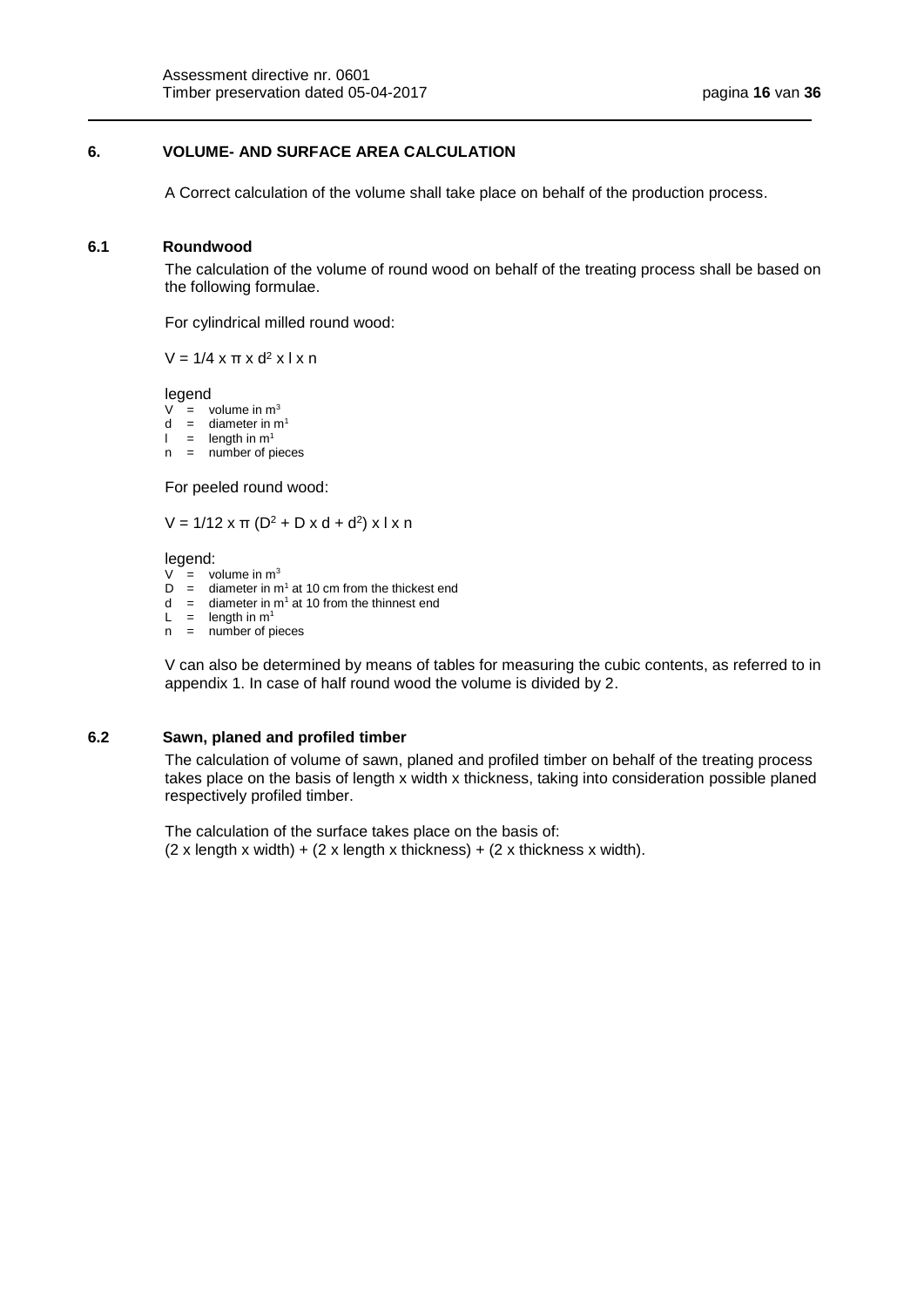# **7. CALCULATION OF RETENTION**

The retention to be realised shall be in accordance with the Suitability Declaration Wood preservatives.

# <span id="page-16-0"></span>**7.1 Retention in kg/m3**

The definition of retention is the quantity of preservative left behind in the timber per charge. In the case of the vacuum and pressure method this quantity consists of the 'initial uptake' when the autoclave is filled with the preservatives, litres pumped away during the pressing period and litres flowed back during and after the final vacuum. It is therefore incomplete to estimate the usage by means of the quantity of litres pressed away.

The registration of the usage shall be based on the difference in volume or weight of the work stock before and direct after impregnation and/or the difference in weight of the timber direct before and direct after the impregnation process.

The calculation of the retention, expressed in kg/m<sup>3</sup>, is executed using the following formula:

$$
R = (V_0 - V_e) * C
$$
 or 
$$
V_H * 100
$$
 or 
$$
V_H * 100
$$

legend:

- $V_0$  = volume of original stock of working fluid (I)
- $M<sub>after</sub>$  = mass of the timber after treatment (kg)
- $V_e$  = volume of the end stock of working fluid (I)
- $m_{voor}$  = mass of the timber before treatment (kg)
- $C =$  concentration of the solution  $(\%)$
- $d =$  volumetric mass of the treatment liquid (kg/l)
- $V_H$  = volume of the timber to be treated (m<sup>3</sup> hout)
- $R =$  retention in kg/m<sup>3</sup>

#### <span id="page-16-1"></span>**7.2 Retention in g/m2**

The calculation of the retention expressed in  $g/m^2$  (immersed timber) take place as follows:

$$
R = \frac{(V_o - V_e) * C}{100}
$$

legend:

- $V_0$  = olume initial stock of treatment liquid (I)
- $V_e$  = volume end stock of treatment liquid (I)
- O = surface area of the timber treated  $(m^2)$  (2 (l  $*$  b) + 2(l  $*$  d) + 2(d  $*$  b))  $*$  N
- $C =$  concentration in %
- $R =$  retention in g/m<sup>2</sup>

# <span id="page-16-2"></span>**7.3 Retention and Suitability Declaration Tmber Preservatives**

Conversion of the critical value included in the Ordinance of Approval in the penetration zone to the retention per m3 of total timber volume is calculated by the following formula::

$$
E = \frac{((A - B) * kw)}{A}
$$

legend:

- $E =$  retention in kg/m3
- $A =$  total volume of timber of the charge
- B = volume of the zone **not** to be penetrated of the charge
- $Kw =$  critical value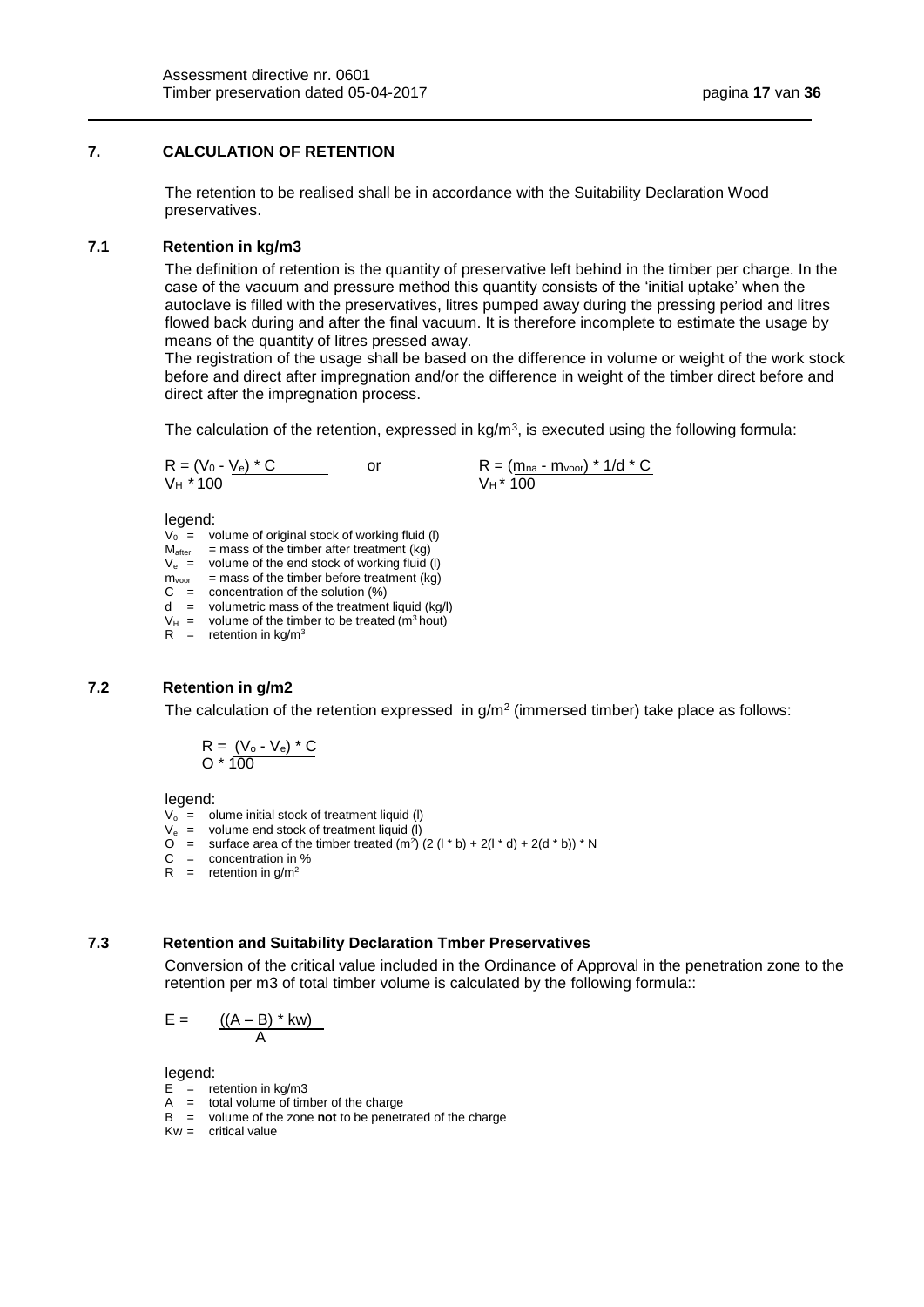#### **7.3.1 Sawn timber**

Volume of the total charge (A):

 $A = (d * b * l * N)$ 

Volume calculation of the **not** to be penetrated zone (B):

$$
B = ((d - 2p) * (b - 2p) * (l - 2a) * N)
$$

waarbij  $d = d$ ikte in m<sup>1</sup>

# **7.3.2 Cylindrically milled round wood:**

Volume calculation of the total charge (A):

 $A = (1/4 * π * d<sup>2</sup> * l * N)$ 

Volumeberekening van de **niet** in te dringen zone (B):

$$
B = (^{1}/_{4} * \pi * (d - 2 * p)^{2} * (l - 2 * a) * N)
$$

waarbij  $d = d$ iameter in m<sup>1</sup>

#### **7.3.3 Debarked round wood:**

Volume calculation total charge (A):

A =  $(^{1}/_{12} \cdot \pi \cdot (D^{2} + D \cdot d + d^{2}) \cdot I \cdot N)$ 

Volume calculation of the zone **not** to be penetrated (B):

B = 
$$
((1/12 \times \pi \times ((D-2 \times p)^2 + ((D-2 \times p) \times (d-2 \times p)) + (d-2 \times p)^2) \times ((-2 a) \times N)
$$

where:

 $D =$  diameter in m<sup>1</sup> at 10 cm from the thicker end

 $d =$  diameter in m<sup>1</sup> at 10 cm from the thinner end

Other abbreviations:

- b = width in  $m<sup>1</sup>$ <br>l = length in m
- $=$  length in  $m<sup>1</sup>$
- $N =$  number of items
- p  $=$  the penetration zone to be analysed appropriate to the NP class selected (laterally) (in m<sup>1</sup>)
- a  $=$  the penetration zone to be analysed appropriate to the NP class chosen at the top end (in m<sup>1</sup>)  $E =$  retention in kg/m<sup>3</sup>
- kw = critical value in in kg/m<sup>3</sup> as shown in the authorisation order for the relevant use class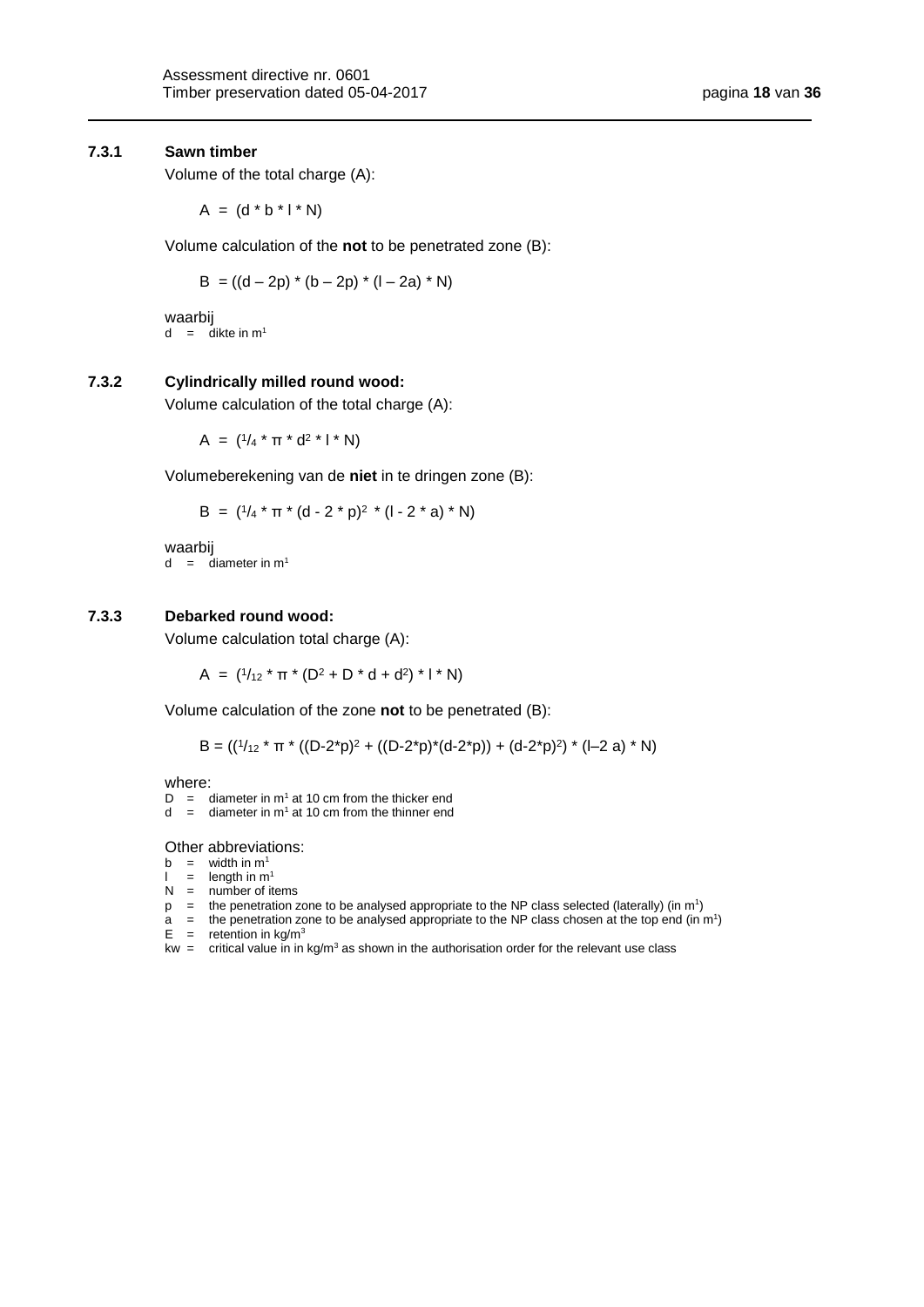# <span id="page-18-0"></span>**8. METHODS OF TREATMENT**

#### <span id="page-18-1"></span>**8.1 General for vacuum/pressure and immersion treatment**

- The procedures to be applied for the impregnation of timber in the relevant installations shall be laid down in a procedure book being present in the layout. In the procedure book at least the following actions shall be carried out and also which pressure and time at which point of time shall be recorded. The procedure book shall be in the vicinity of the impregnation installation;
- Nearby the installation a process register shall be available in which each charge of impregnated timber has been registered under which circumstances the impregnation process has taken place, the time thereof and whether a certain form of after-treatment has taken place.

#### <span id="page-18-2"></span>**8.2 Vacuum pressure impregnating**

- The autoclave shall be closed after the timber has been placed in the autoclave. The registration apparatus shall be made ready and started as soon as a start has been made with the treatment. The timber shall whether or not be subjected to an initial vacuum. Subsequently the wood preservative is admitted to the autoclave until fully filled and all the timber is completely submerged under the preservative. After that a fluid pressure is built-up in the autoclave under admission of preservative by which the wood preservative is pressed into the timber. During the pressing phase the autoclave stays also fully filled with preservative. Subsequently the pressure is discontinued and follows an after-vacuum after removal of the wood preservative. At the end of each charge the quantity of preservative taken up is registered:
- After the final vacuum provisions or procedures shall be guaranteed in such a way that human beings will not be exposed to the preservative in the form of mist (keep a rest period of 30 minutes before opening the installation);
- In order to obtain an effective, clean fixation it is necessary to place the timber on a slope in the treating vessel. The treated timber shall in each case be sufficiently leaked out before fixation. This slope shall be at least 4 °.

#### **8.2.1 Pressing 'to refusal'**

In case of pressing to refusal a full treatment shall always be applied. The following scheme shall be kept.

*Initial vacuum period*

Reduce the pressure in the treatment autoclave to an absolute air pressure not exceeding 20 kPa and keep this pressure reducing during at least 15 minutes. Fill the autoclave after this with the wood preservative maintaining the reducing of the pressure.

- *Pressing period* Increase the pressure on the wood preservative up to at least 900 kPa. When the prescribed quantity of preservative has not been absorbed when applying the full-cell process, the treatment can be terminated after pressing for at least 2 hours. This shall explicitly be reported on the treating form. Remove the wood preservative from the autoclave after pressing.
- <span id="page-18-3"></span> *Final vacuum period* In order to let the surface of the timber dry quicker the timber shall once more be subjected to a vacuum at the end of the process. Decrease thereto the air pressure again to an absolute pressure not higher than 20 kPa and keep the air pressure decrease for at least 15 minutes.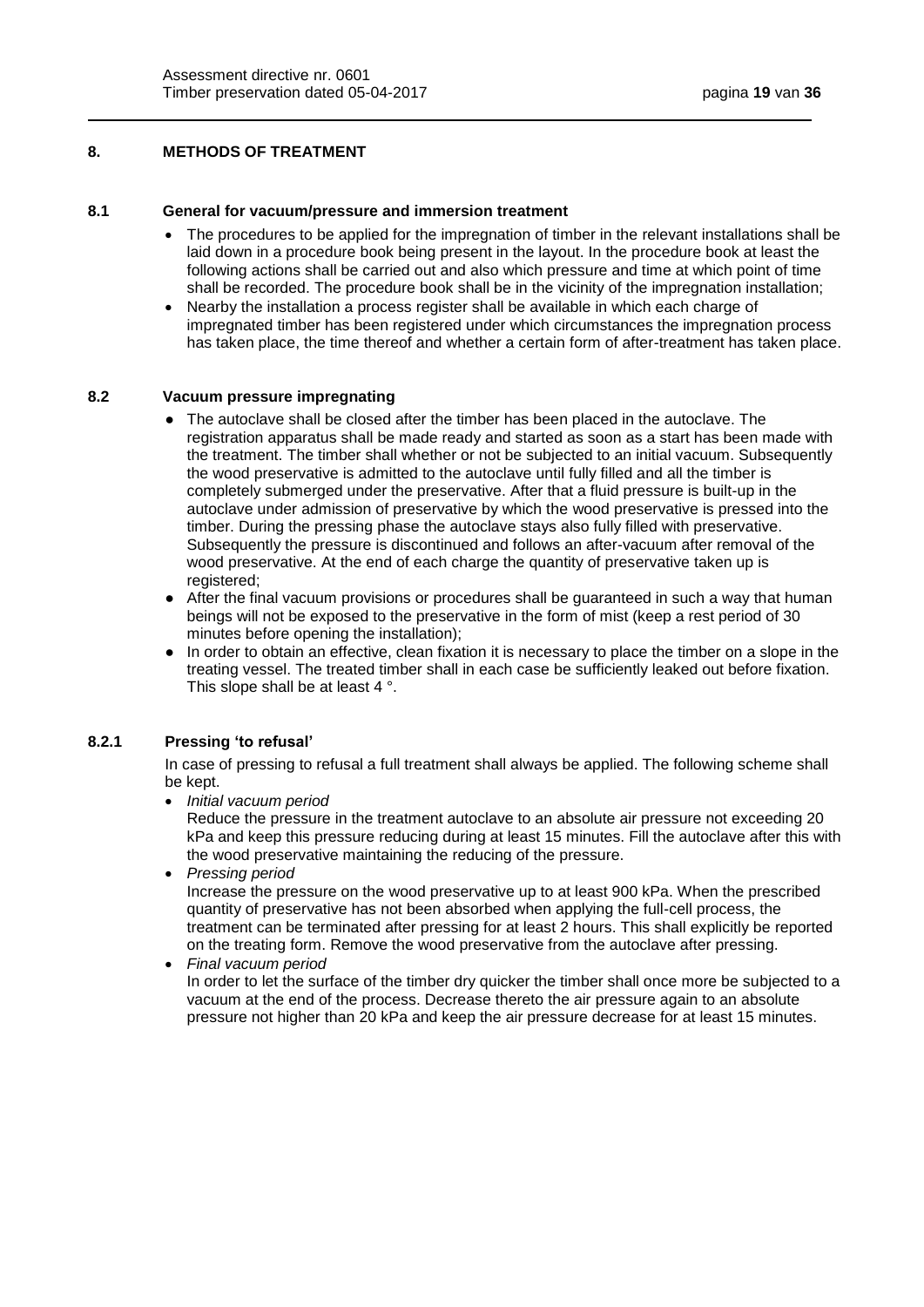### **8.3 Immersion**

- When using the immersion method the timber to be treated shall be completely immersed in a preservative during the time prescribed by the supplier, being independent of the timber species, the preservative to be applied, the application purpose and the retention required. The immersion method shall be considered when it is indicated explicitly in the Ordinance of approval that this method may be used;
- Let the treated timber, after pulling it up and down at least once, drop in the immersion installation filled with the work fluid or admit the work fluid in the reservoir in which the timber has been stacked, in such a way that the timber is fully immersed and that no air bubbles are present in the timber parcel. Secure the timber against floating;
- Let the timber completely immersed during the time required to obtain the required result and pump subsequently the preservative out of the reservoir or take the timber out of the immersion installation;
- $\bullet$  Let the timber drain for at least 20 minutes under a slope of at least 4  $^\circ$  in such a way that the timber can be transported dripping-free over the hardened working site. Determine the retention realised;
- <span id="page-19-0"></span>• Determine the retention realised.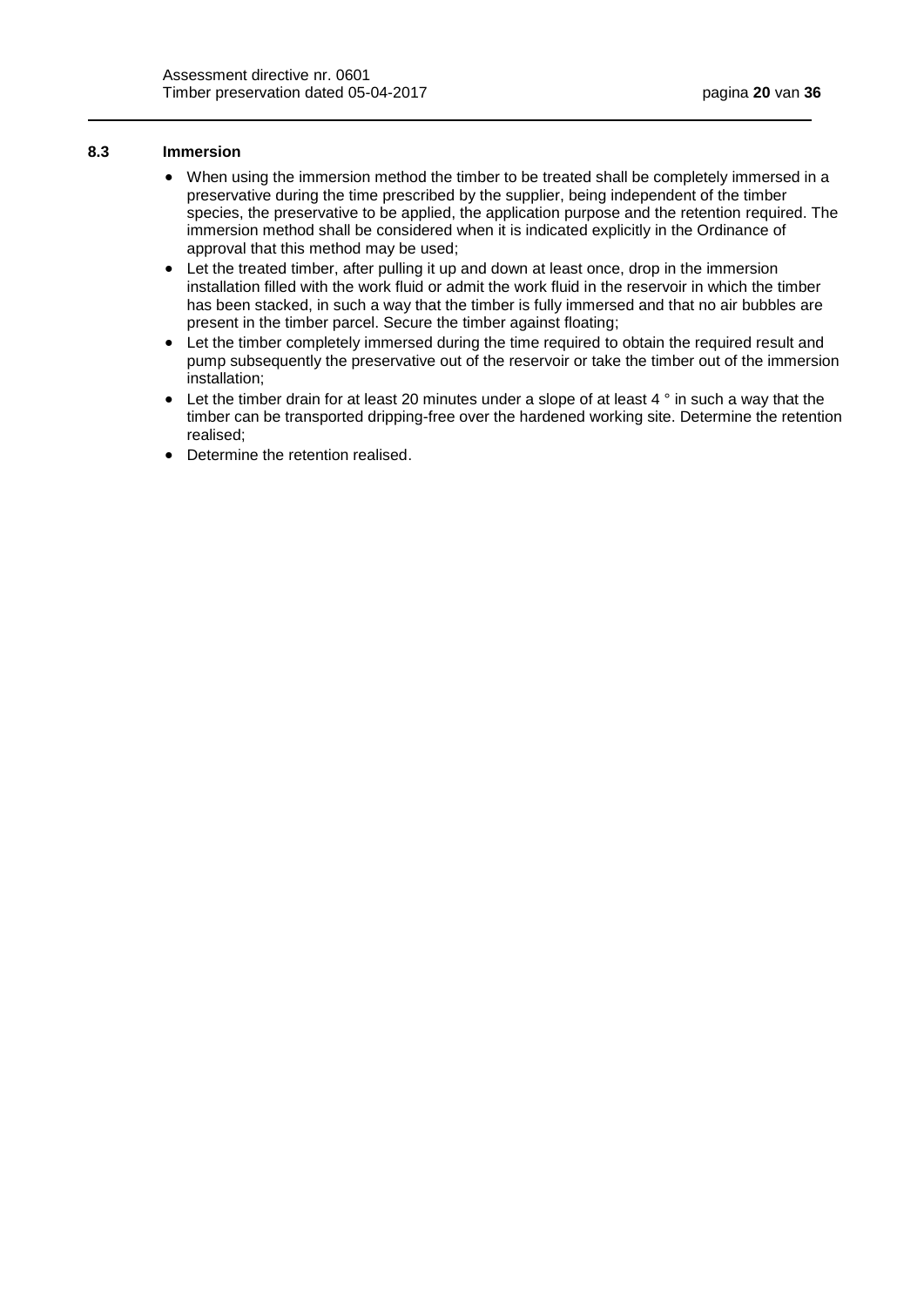# **9. AFTER -TREATMENT**

After applying the wood preservatives mixed with water a process shall be followed in which the components of the preservative applied can be fixed to the timber (= fixation) before the timber can be released for sale and/or application.

Beside natural fixation, where the period of time is dependent on temperature and type of preservative, there are also accelerated fixation methods.

An accepted method of accelerated fixation is the heating of the impregnated timber under climatic conditions determined beforehand by means of the bringing in of saturated steam. In particular the timber temperature and the time of heating determine the extent of fixation.

There shall be an automatic registration of the temperature and the time.

<span id="page-20-0"></span>Other methods for accelerated fixation are also accepted in case they are included in the Suitability Declaration Wood preservatives and it is demonstrated that the degree of fixation is achieved with the method used is sufficient.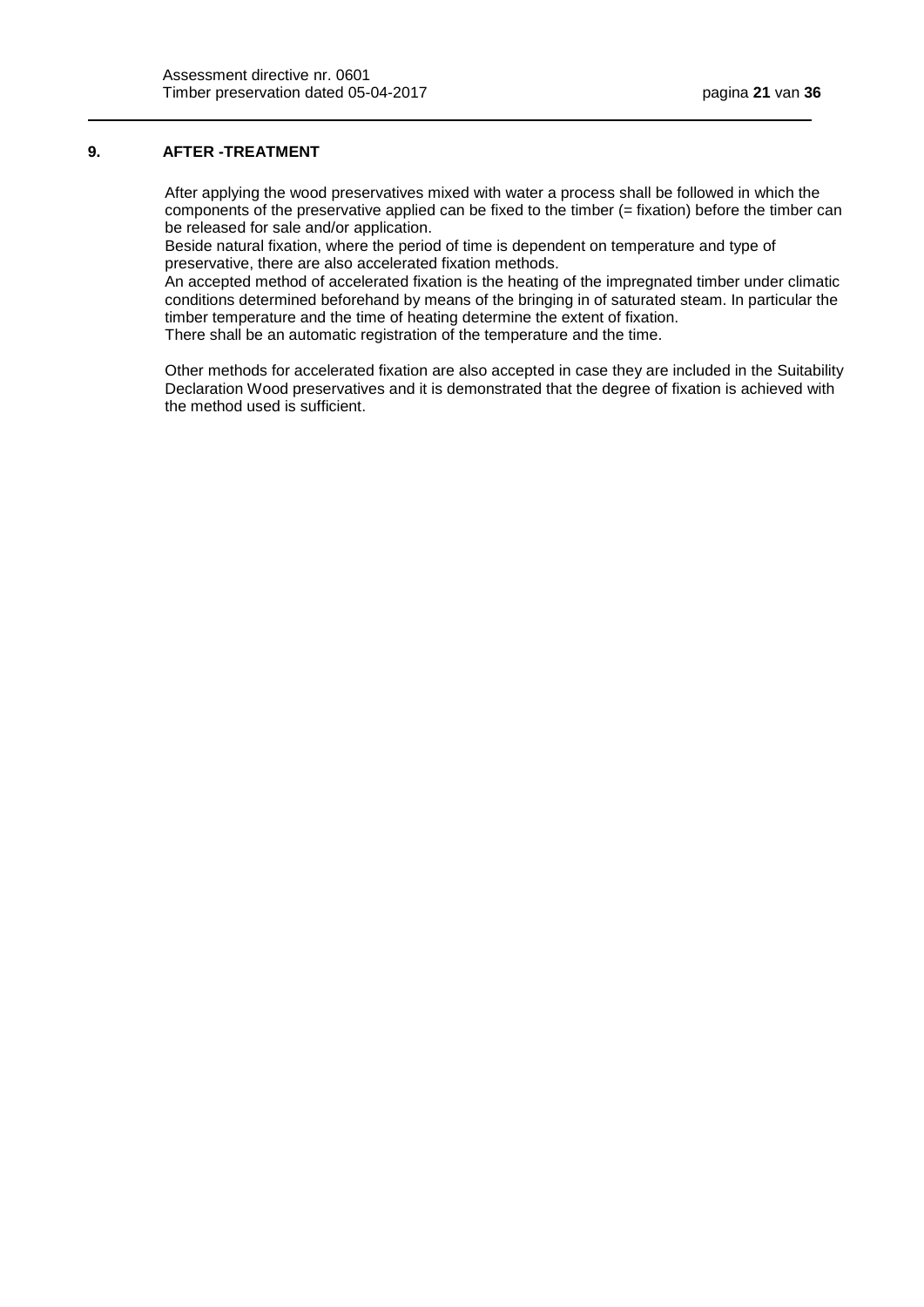# **10. REQUIREMENTS FOR THE FINISHED PRODUCT**

#### <span id="page-21-0"></span>**10.1 Depth of penetration**

The control on the required penetration take place by means of (drill) cores or on saw faces of components sampled from the consignment treated. The requirements in respect of the penetration have been included in the tables 4 and 5.

The requirement for penetration refers to the lateral penetration of the sapwood but also includes the heartwood where heartwood and sapwood cannot be distinguished from each other by eye.

| Penetration         | Zone to be           | Penetration required  |                                                            |
|---------------------|----------------------|-----------------------|------------------------------------------------------------|
| classes             | analysed for         | <b>Timber species</b> | Timber species easy to                                     |
| according to        | retention            | difficult to          | impregnate                                                 |
| <b>NEN-EN 351-1</b> |                      | impregnate            |                                                            |
| NP <sub>1</sub>     | 3 mm                 | none                  | none                                                       |
| NP <sub>2</sub>     | 3 mm lat.            | $\geq$ 3 mm lat.      | $\geq$ 3 mm lat.                                           |
| NP <sub>3</sub>     | 6 mm lat.            | $\geq 6$ mm lat.      | $\geq 6$ mm lat.                                           |
| $NP4*$              | $25 \text{ mm}$ lat. | $\geq$ 25 mm lat.     |                                                            |
| NP <sub>5</sub>     | Complete sapwood     |                       | Complete sapwood.                                          |
| NP <sub>6</sub>     | Complete sapwood     |                       | Complete sapwood $+ \geq 6$ mm<br>heartwood on the outside |

**Tabel 2:** Classes of penetration (NP = New Penetration class)

lat. = lateral (sideways)

\*) NP4 applies only to round wood (specifically. telephone poles).

| Use class      | Timber species difficult to | Timber species easy to |
|----------------|-----------------------------|------------------------|
| (NEN-EN 335-1) | impregnate                  | impregnate             |
|                | NP <sub>1</sub>             | NP <sub>1</sub>        |
|                | NP <sub>1</sub>             | NP <sub>2</sub>        |
| 3              | NP <sub>1</sub>             | NP <sub>5</sub>        |
| 4              | NP <sub>2</sub>             | NP <sub>5</sub>        |
| 5              | --                          | N <sub>P6</sub>        |

#### **Tabel 3:** Required penetration by hazard class

The requirements included in these tables apply unless general accepted deviating product specifications are used for certain well-defined products on the basis of European or national standards.

#### *Tolerance*

- It is sometimes not possible to treat the intermediate zone (between sapwood and heartwood). That can be ignored when assessing the depth of penetration. This untreated zone cannot be more than 2 annual rings away from the heartwood.
- The assessment of the depth of penetration shall take place after completion of the aftertreatment.
- The penetration shall be determined by means of a sampling (NEN-EN 351-2).
- The following maximum deviations, expressed as a percentage of units of the consignment (poles, boards) that not comply with the penetration requirements, are allowed: 10% for timber species easy to be penetrated. 25% for timber species difficult to be penetrated.
- The penetration shall be assessed weekly in 5 boards or poles of a charge taken at random. Charges being treated to refusal are not considered for this sampling.

Direct testing of samples on penetration may be impractical during normal operating circumstances (third party impregnation).

Indirect demonstration is permitted if a direct relationship between penetration and retention is determined (to be assessed by the certifying body) and the process parameters of the preservation process.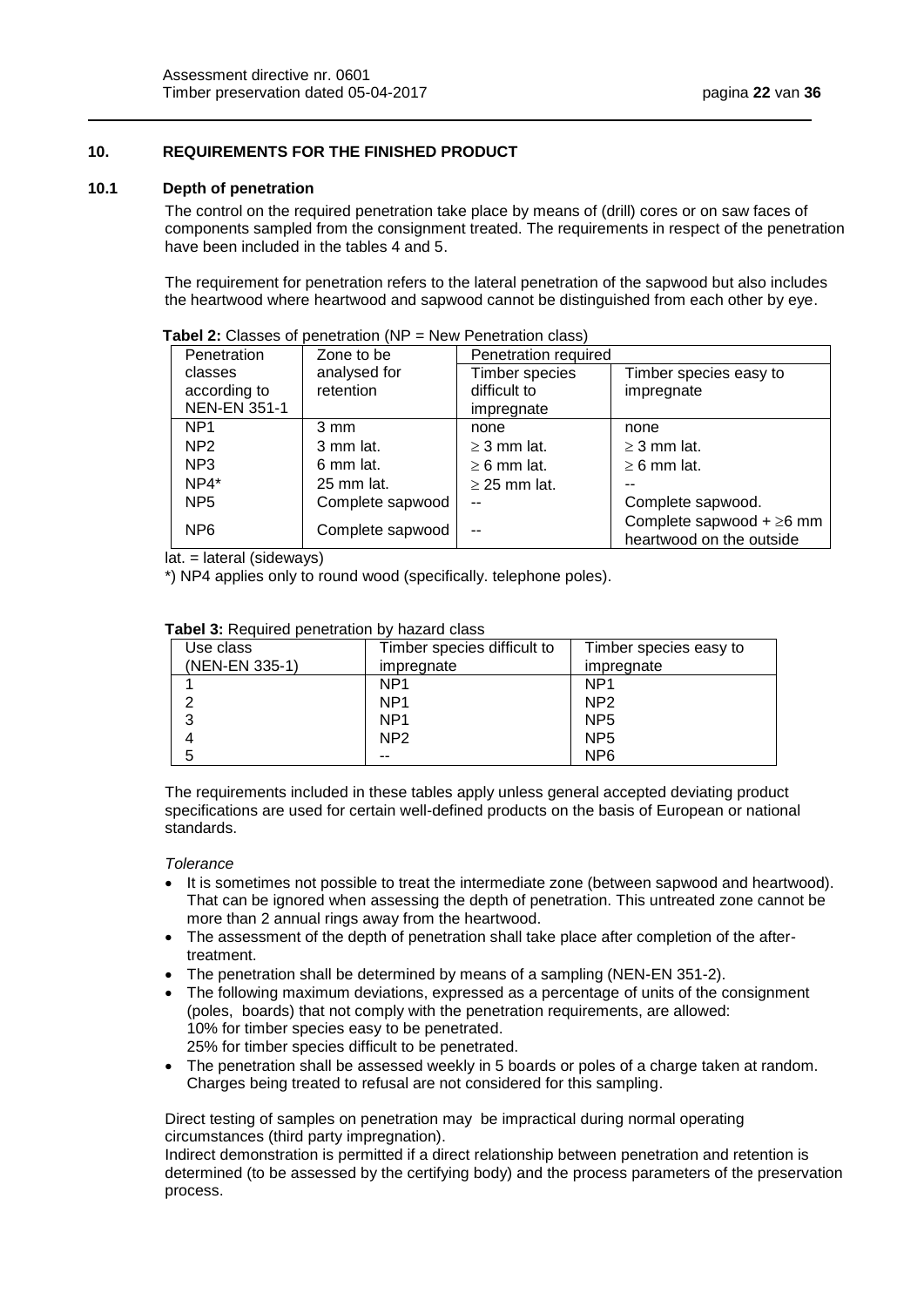The accuracy of this relationship must be determined at least 2x per year. This analysis may be carried out by the supplier of the wood preservatives. The certifying body can increase the testing frequency if an adequate relationship is not shown.

The certifying body has the right to perform a control on the penetration at least 1x per year at an independent accredited analysis laboratory.

Samples shall be taken from straight pieces of timber without splits or defects and at least 10 cm from knots. The assessment must be done in the middle of the test sample (plank, beam) and at least 50 cm from the end.

The assessment shall be carried out both with an increment borer or on the end grain of the sample according to NEN-EN 351-2.

If there is no clear difference between heartwood and sapwood a colouring test liquid can be used. The assessment of the depth of penetration by the active ingredient will be done visually be means of the method prescribed by the supplier.

# <span id="page-22-0"></span>**10.2 Retention**

#### **10.2.1 Vacuum Pressure impregnation**

Retention is determined after every treatmentcycle (charge).

The retention determined after the impregnation process, according to chapter 7,may not be lower than the retention required as prescribed in the Ordinance of Approval.

Considering the normally occurring variation in impregnability a tolerance, measured over a complete charge, on the prescribed net retention of – 10% is allowed.

When the retention realised is lower, the consignment shall be subject once again (when required more than once) to a treatment until the retention prescribed has been realised, unless a full treatment to refusal has taken place using the vacuum pressure method (minimum pressure time of 120 minutes).

Random sampling is used to determine retention by chemical analysis based on the samples taken for the penetration depth. The retention is determined at least 2x per year. This analysis may be carried out by the supplier of the preservatives. The certifying body has the right to perform a control on the retention at least 1x per year at an accredited analysis laboratory. The chemical analysis is carried out in accordance with the assessment method(s) included in the Suitability Declaration Wood preservatives.

#### **10.2.2 Immersion**

Retention by immersion is determined after every time the stock of treatment liquid is completed to full stock again. Calculation has to be done over the lot of immersion cycles done with the completion of the working stock.

The retention determined after the immersion process, according to chapter 7,may not be lower than the retention required as prescribed in the Ordinance of Approval.

Considering the normally occurring variation in impregnability a tolerance, measured over a complete charge, on the prescribed net retention of – 10% is allowed.

When the retention realised is lower, the consignment shall be subject once again (when required more than once) to a treatment until the retention prescribed has been realised.

<span id="page-22-1"></span>Random sampling is used to determine retention by chemical analysis based on the samples taken for the penetration depth. The retention is determined at least 2x per year. This analysis may be carried out by the supplier of the preservatives. The certifying body has the right to perform a control on the retention at least 1x per year at an accredited analysis laboratory. The chemical analysis is carried out in accordance with the assessment method(s) included in the Suitability Declaration Wood preservatives.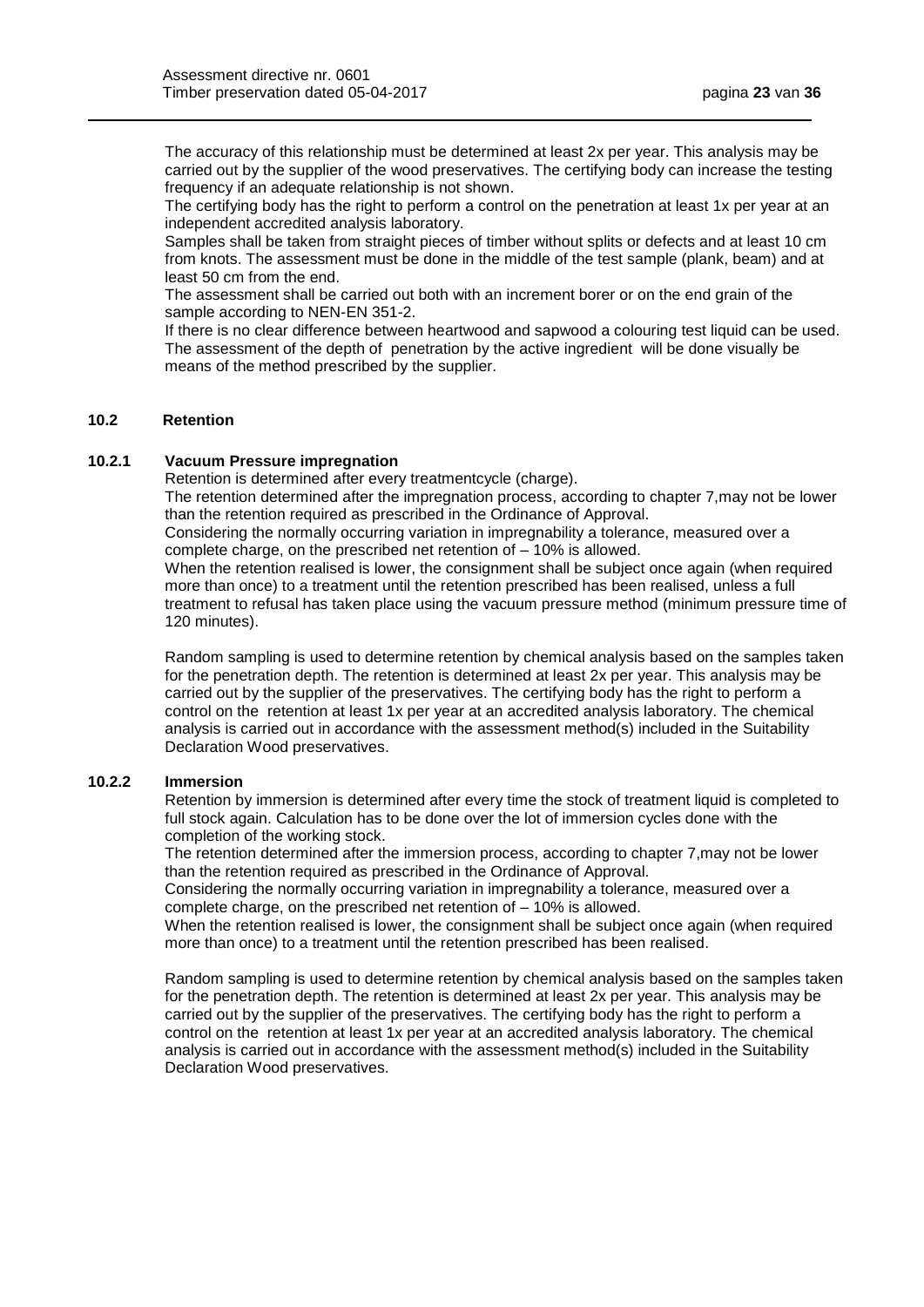# **10.3 Fixation**

Before the treated timber may leave the process area it shall be demonstrated that a sufficient degree of fixation has been reached. In this connection the process area is the demarcated area where all actions take place that have an adequately fixated timber as end result.

Treated timber may only be moved from the treatment/process area when the requirements for fixation according the Declaration of Suitability has been achieved.

<span id="page-23-0"></span>When there is no method mentioned in the local national approval (wich is mentioned in the Declaration of Suitability), the In-Company test according to BGS 06-04 has to be performed to prove the degree of fixation.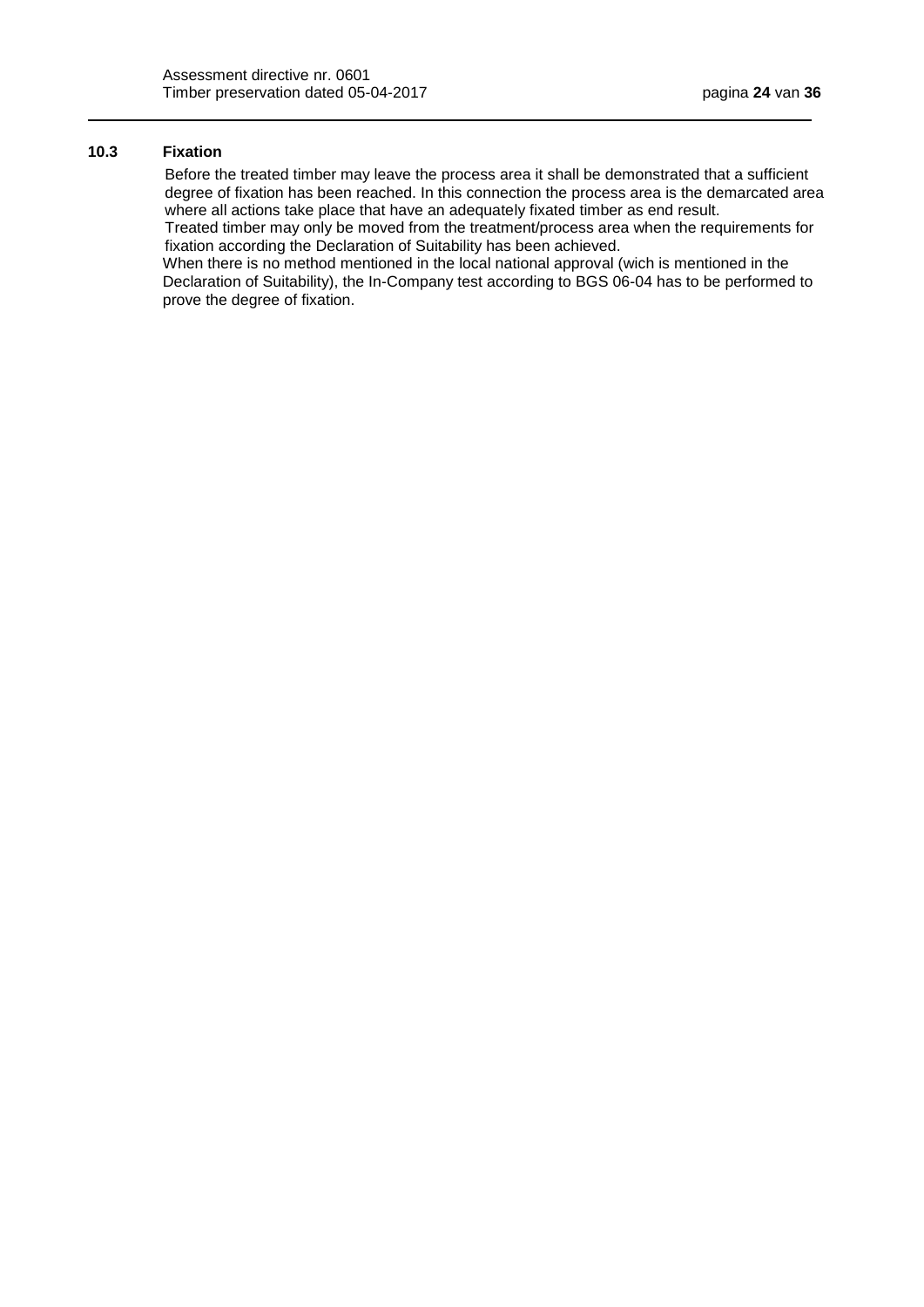# **11. REQUIREMENTS REGARDING THE QUALITY SYSTEM**

#### <span id="page-24-0"></span>**11.1 General**

Reqirements have been formulated in the following sections to which the quality system of the producer shall comply to.

## <span id="page-24-1"></span>**11.2 Responsibility**

The owner of the certificate will be always responcible for the quality of the fabrication process, the internal quality control and the quality of the product. The internal quality controlhas to comply with the requirements in this chapter. The certificate owner shall maintain a quality scheme with at least the requirements as described

#### *Initial inspection*

The certification body will control:

- The compliance of the quality scheme with the requirements of this assessment directive;
- The competenion of the personel involved;
- Weather the quality control scheme is implemented correctly.

#### *KOMO® product certificate*

The product certificate to be issued will mention that the internal quality system of the company is controlled periodically and therfor:

- The internal quality contro scheme complies with the requirements;
- The certificate holder ia able to assure the compliance of his product;
- The product meets the technical requirements.

#### <span id="page-24-2"></span>**11.3 Quality System Manager**

Within the company, an official must be appointed who is responsible for maintaining the Internal Quality Control Scheme. This will be the contact person for the certification body.

## <span id="page-24-3"></span>**11.4 Quality System**

# **11.4.1 Document Control**

The written procedures for inspection and testing shall be assessed and approved for suitability and effectiveness by authorised persons within the company before distribution. Document control must ensure that only valid documents are available for inspection and testing. The documents shall be in Dutch, in English or German.

### **11.4.2 Inspection and testing**

# **11.4.2.1 Internal Quality Control**

The producer shall keep an Internal Quality Control Scheme. At least the following aspects and prodedures should be included in writing:

- Inspection of incoming raw materials;
- Work instructions;
- Control of the production process;
- Control of the finished product (retention);
- Control of the finished product (storage, maintening product characteristics);
- Control of measuring equipment;
- Result of calibration measurement of working liquid concentration (4.7);
- Recording of complaints.

#### *Non-conformity products*

Products or parts of products that during the production process do not comply with the requirements shall be set to aside and clearly marked. If necessary preventive and corrective measures shall be taken.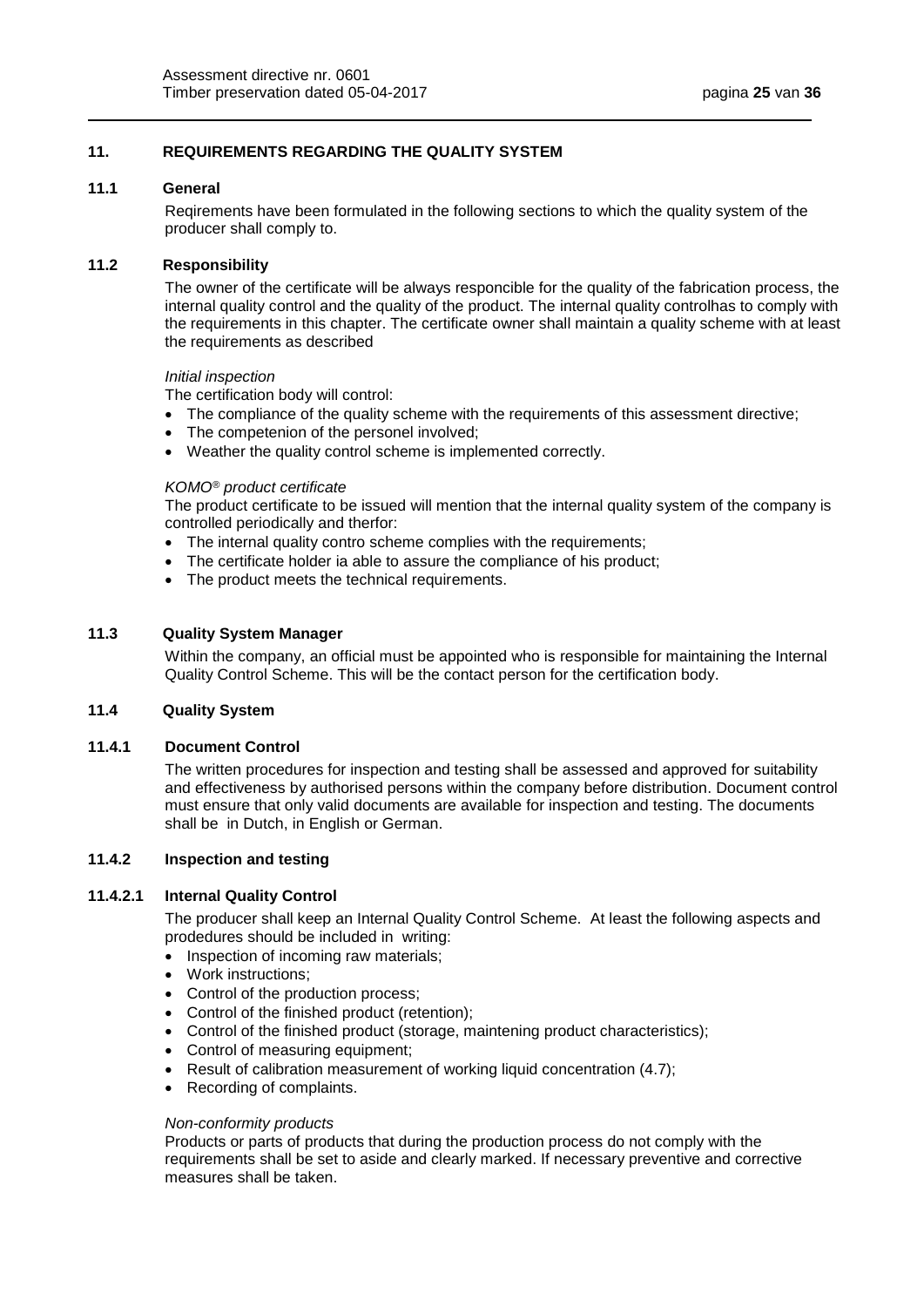# **11.4.2.2 Registration**

A registration shall be kept of the inspections and tests described in the Internal Quality Control Scheme. Registered data need to be kept for a period of at least 10 years. The manufacturer should have an appropriate and accessible registratie of the inspections and tests carried out and keep these up to date in order to be able to showthat the requirements have been complied with. Where necessary statistical methods shall be applied to the test results.

## **11.4.2.3 Calibration**

Measuring and testing equipmentshall be calibrated at least once a year. A registration shall be kept of this calibration.

### **11.4.2.4 Supplies**

The timber to be treated shall be controlled upon receipt in accordance with the requirements mentiond in section 5.1.1. The results of this raw material inspection shall be registered.

The preservative shall be controlled every delivery on:

- quantity/number of units of the preservative supplied;
- the type of preservative supplied. This control consist of a check of the accompanying transport documents, the analysis report, as well as the labelling on the packaging units.

Clear recordings shall be kept of the type and quantity of the preservative delivered and the use therof shall be present an behalf of the control by the certifying body.

#### **11.4.2.5 Laboratory**

For the execution of the tests as indicated in the instructions of the supplier (fixation, penetration, retention) the company shall dispose of the prescribed test equipment and test apparatus and a room in which the test can be executed.

An external laboratory shall be accredited by the Council for Accreditation based on NEN-EN-ISO/IEC 17025.

### **11.4.2.6 Non-conformity Products**

Products or parts of products that during the production process do not comply with the requirements shall be set aside and clearly marked.

In case of an accidental shortcoming, it is sufficient to perform a correction on the production (disposal of the products or re-treatment).

In case of a structural shortcoming, restart of production can only begun after implementation of corrective measures and after re-control by the Certified Body.

### **11.4.2.7 Storage of impregnated and fixated timber**

- In case the storage of impregnated and fixated timber takes place in the open air, the relevant part of the site shall be laid hardened and on a slope to drainage points or drainage pipes being connected with a suitable drainage system.
- The asphalting shall be well maintained

#### **11.4.2.8 Requirements controlling raw material control**

The KOMO® product certificate holder shall have of the following:

- An electric moisture meter for the determination of the moisture content in accordance with NEN 5461. The moisture meter shall be adjustable for the timber species and timber temperature.
- Tape measure for the determination of the width, thickness and length of sawn timber and the circumference of round wood.
- Fit for the determination of the diameter of round wood according to NEN 5492.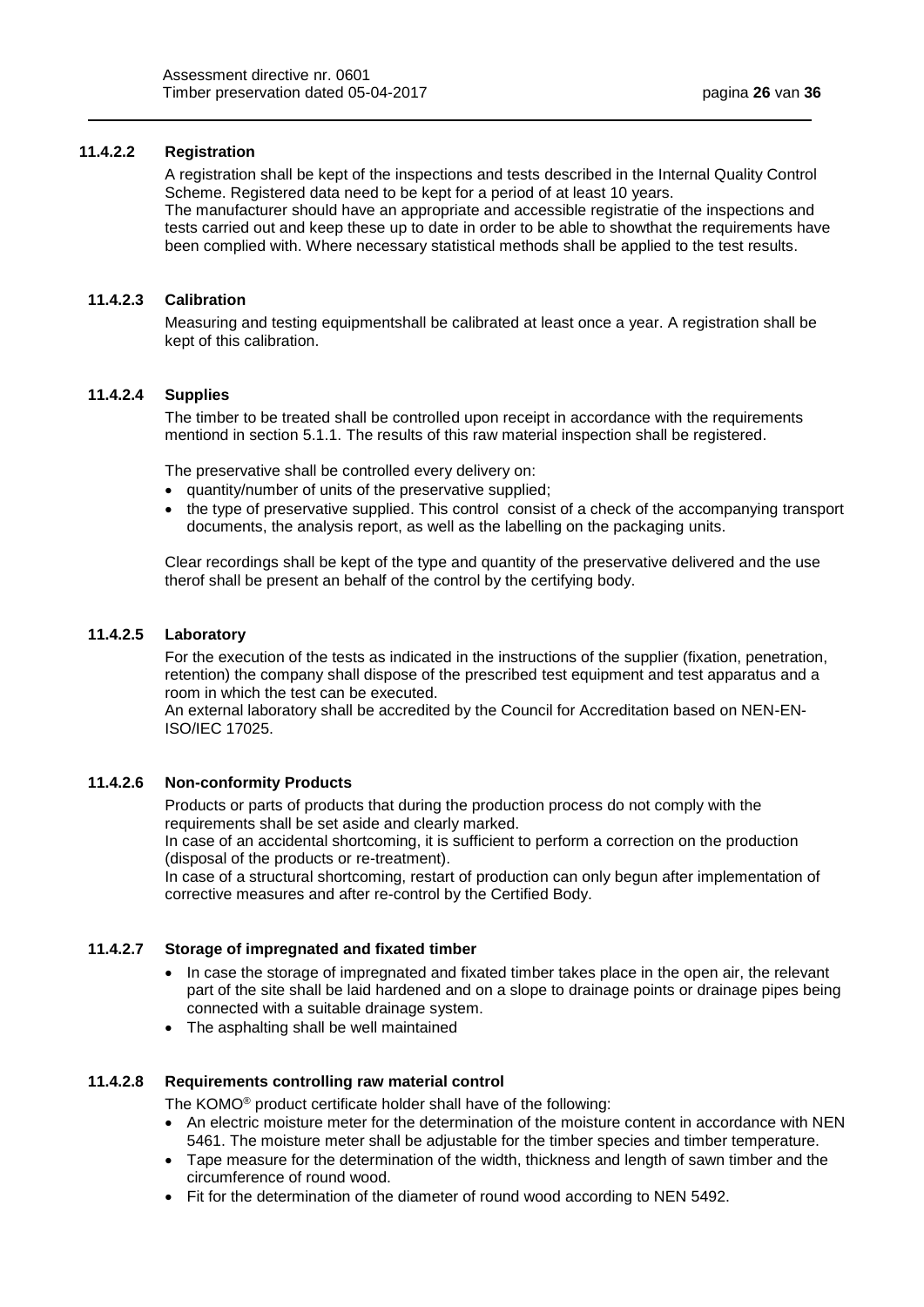Equipment for determining the strength of the work fluid of the preservative, such as for example an areometer/thermometer combination, a refractometer or equipment for titration, or the requisites respectively computer software as described in the prescription by the supplier of the preservative used. In the case of automatic concentration determination of the strength, this should be calibrated at least 1 x per week with a measurement executed with calibrated equipment.

### **11.4.2.9 Requirements for checking the end-product**

Depending on the wood preservative and the requirements with respect to penetration depth, the holder of the KOMO® product certificate holders should possess:

- An increment borer with an internal diameter of at least 4 mm for determining the penetration depth;
- Product-specific reagent for determining the penetration depth (depending on the type of preservative and only when this is available);
- Software or procedures in order that guarantee that the required retention(s) is/are achieved (to be determined during initial inspection);
- The procedure supplied by the supplier of the preservative in order to demonstrate adequate fixation of the preservative in the end-product.

# <span id="page-26-0"></span>**11.5 Data to be registered by the producer**

The producer shall at least record the following of each charge:

- Date and charge number;
- Timber species;
- Specification of the consignment (moisture content, dimensions, volume of timber or surface area of timber;
- Results of control of raw materials (section 5.1.1);
- Use class (in accordance NEN-EN 335-1 Table 4);
- Name of preservative (*number of approval by CTGB)*;
- Net retention in kg/m<sup>3</sup> (for vacuum and pressure treated timber) respectively in g/m<sup>2</sup> for immersed timber) as derivative of concentration and consumption of work fluid;
- Method of treatment;
- Course of process (course of pressure over a period of time or time of immersion, temperature) including calculation of the retention according to chapter s 6 and 7:
	- o Vacuum pressure impregnation: every treatment cycle (charge);
	- o Immersion: every completion of the stock of treatment liquid;
- Method and course of process of the after-treatment per charge;
- Results of control of depth of penetration in case of vacuum/pressure treated timber.

# **11.5.1 Handling of complaints**

The producer (holder of the product certificate) shall maintain a registration of complaints and that complaints are properly dealt with,related to the treated product reffered to in the product certificate and the applicationtherof.

<span id="page-26-1"></span>For every complaint there shall be indicated how the complaint was analysed and dealt with and where necessary taken corrective measures.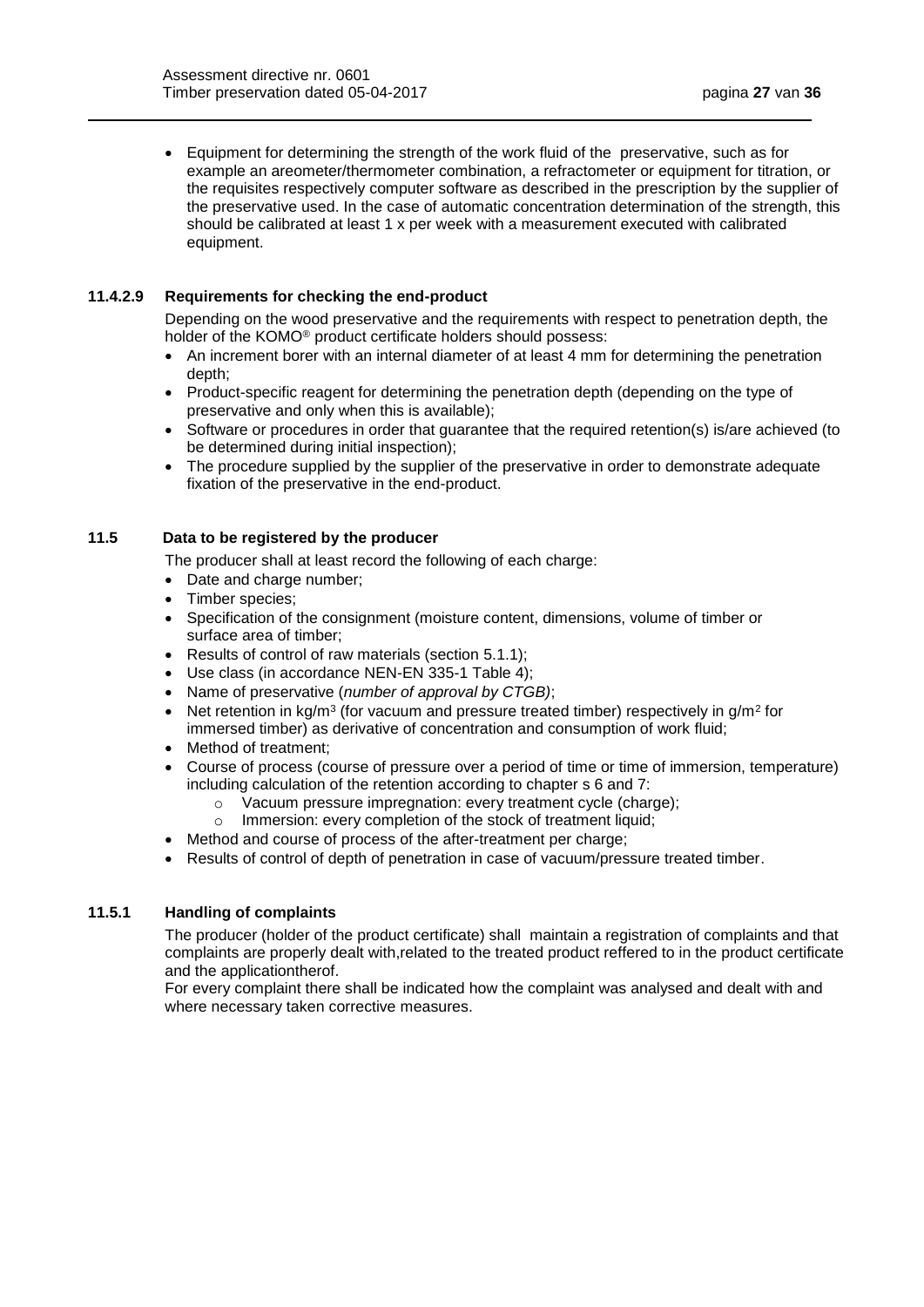# **12. MARKING**

- The treated timber supplied with the KOMO® productcertificate shall be marked per bundle or per packaging unit with:
- 1. The application of the KOMO®-mark or logo with minimal dimensions of 5 mm. Besides KOMO® mark also the QR code can be used as it appears on the KOMO® website for the relevant certificate.
- 2. The application of the certificate number of the productcertificatand/or name of the manufacturer of the treated timber.
- 3. The application of a unique production/charge number.

When separating the bundle this sequence number need not be present on each unit. From each charge it shall be administered what the sequence numbers are and by which process parameters the timber has been treated;

- 4. A statement for which application the treated timber is suitable by means of at least the use class indication according to NEN-EN 335-1, or a colour or letter code as mentioned in table 4.
- 5. A statement of the trade name or the approval number of the preservative by which the timber has been treated.

The certification mark has to be fixed separate from any other quality marking to prevent any confusion.

<span id="page-27-0"></span>

| Use<br>class | <b>Application Area</b>                                         | Colour<br>Code | Letter<br>Code |
|--------------|-----------------------------------------------------------------|----------------|----------------|
|              | Above ground, not exposed to the elements                       | <b>Black</b>   |                |
| 2            | Above ground, with risk of wetting                              | Orange         |                |
| 3            | Above ground and periodically in contact with rain<br>water     | Blue           |                |
| 4a           | Contact with ground and ground water                            | White          | G              |
| 4b           | Permanently in ground (water) contact or fresh<br>water contact | Green          | W              |
| 5            | Permanently in contact with brackish or salt water              | Red            | 7              |

**Table 4:** Areas of application based on the use classes according to NEN-EN 335-1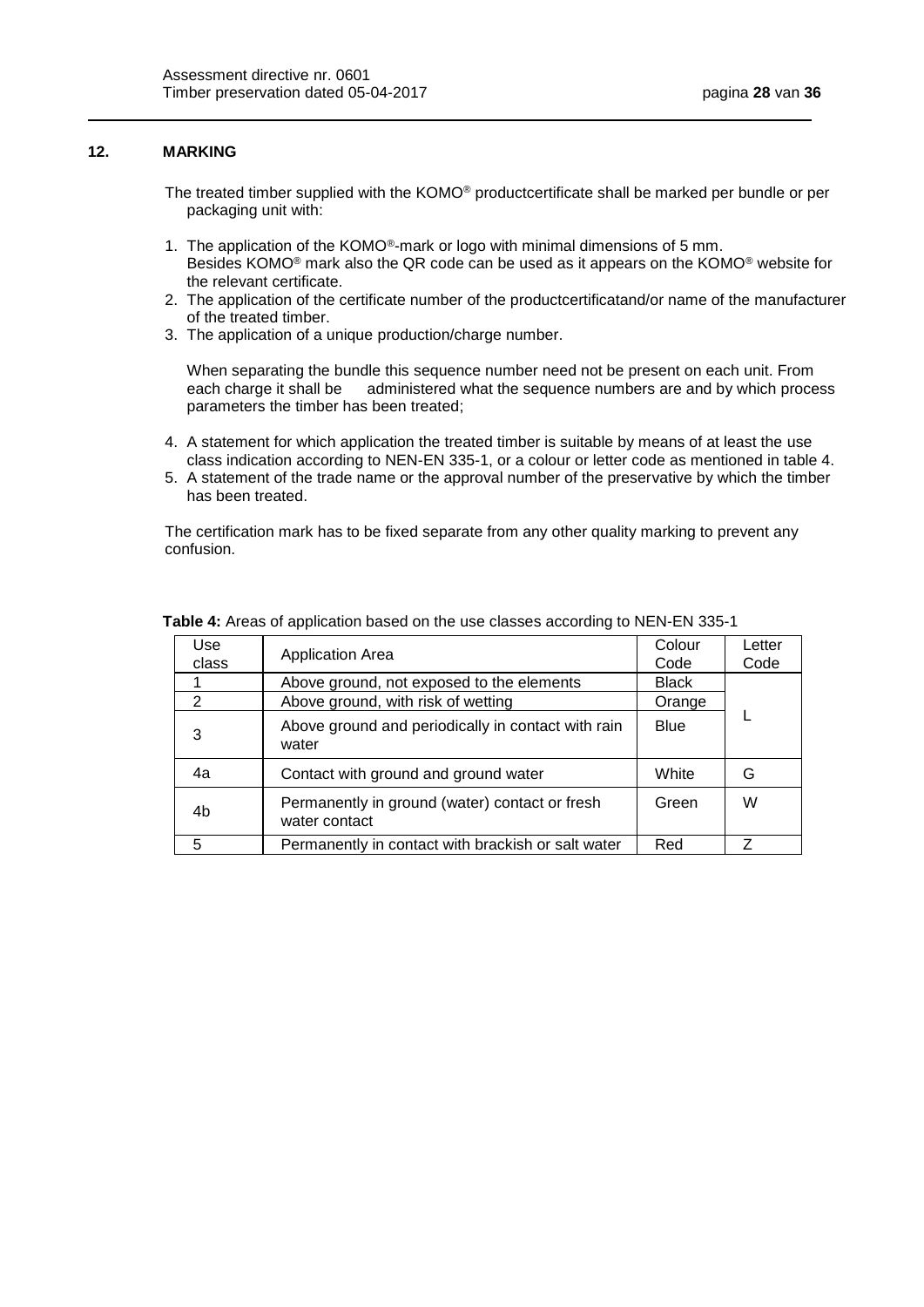# **13. INSTRUCTIONS FOR THE USER**

For each delivery of a consignment of treated timber the producer shall supply instructions for the purchaser/user/consumer with the following content:

- This product has been treated with a wood preservative to prevent attack by wood destroying organisms with a legally approved preservative <trade name preservative + approval number> with the active ingredient(s) <active ingredients> according to the <method>.
- Legal restrictions and prescription for use for treated timber when applicable.
- When processing this product the normal safety instructions shall be taken in consideration such as in case of untreated timber.
- Processing to the timber shall all be completed before treatment is started. If it is unavoidable that processing will be done after treatment of the timber, the processed parts shall receive an after treatment with a preservative permitted for the application.
- Timber leftovers and sawdust shall be disposed of as domestic waste (private) or industrial waste (professional). It is not allowed to burn these in an open fire place, wood-burning stove or open fire.
- At the end of the period of use, treated timber shall be disposed of in accordance with the relevant legal instructions.

### **Design of Instructions:**

This is free choice for the producer and depends on the product and buyers category. One could think of a sticker at the back of the invoice or delivery slip referring to a website, insertion in a folder or instructions for use with a do-it-yourself kit.

<span id="page-28-0"></span>In order to inform the (end) user sufficiently the supplier is required to pass on this instruction to each buyer.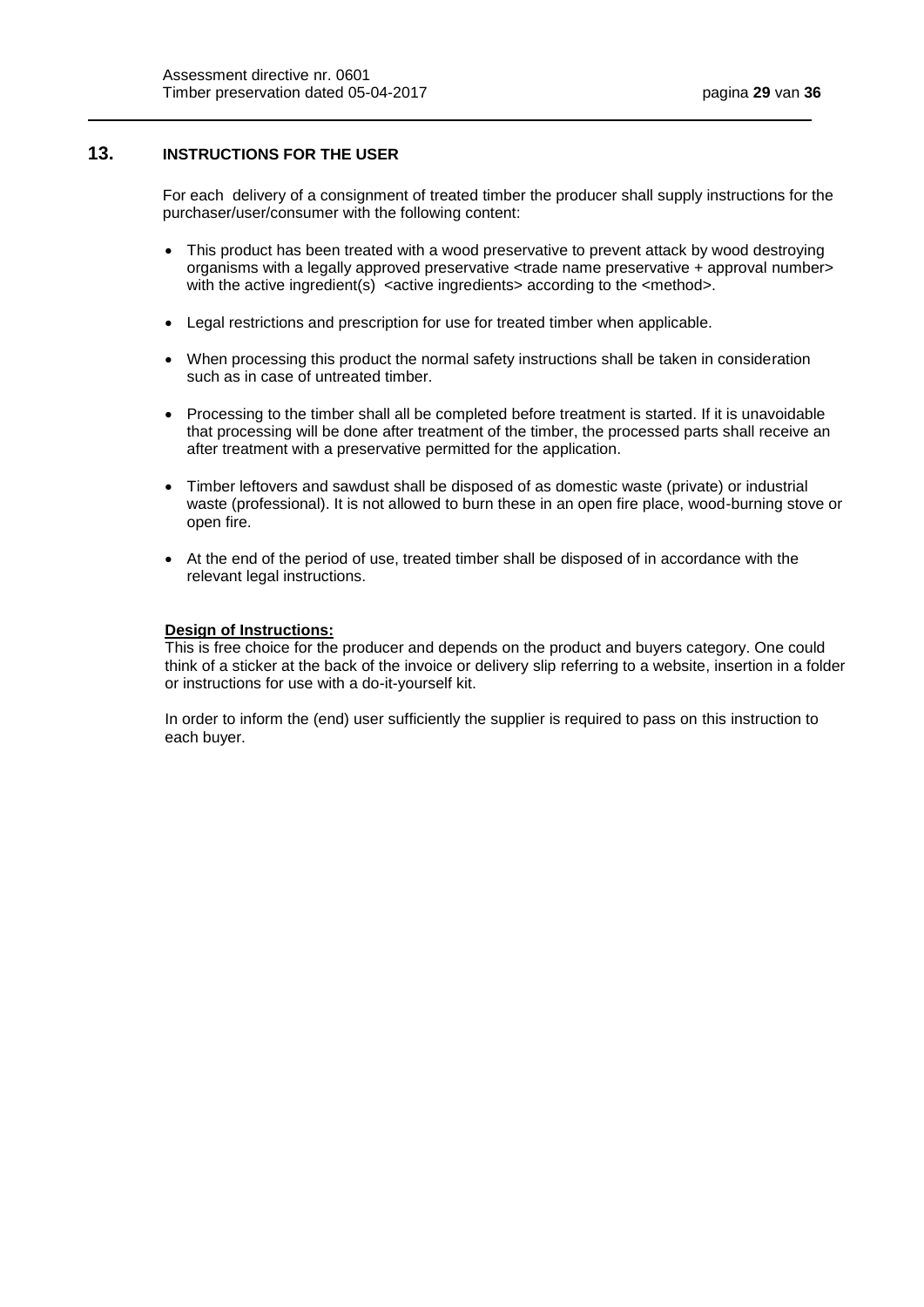# **14. REQUIREMENTS REGARDING EXTERNAL QUALITY CONTROLS**

#### <span id="page-29-0"></span>**14.1 General**

External quality control is determined by the certifying body in accordance with the Regulations for Product Certification of the certification body.

#### <span id="page-29-1"></span>**14.2 Initial Inspection**

The certification body controls during the initial inspection whether the relevant factory complies with the requirements as given in this Assement Directive. A report of the initial inspection shall be made, on the basis of which the KOMO® product certificate shall be issued.

The initial inspection report shall:

- Be complete: all requirements has to be mentioned;
- Trace-ability: all data shall be recorded.

The decider shall base the decision on the data put in the report. The decision to issue the certificate will not be the same person as who has done the initial inspection.

### <span id="page-29-2"></span>**14.3 Annual Controls**

The certification body controls 3x per annum, without prior notice, whether the products comply with the technical specifications as mentioned in sections 5.1 and chapters 6 to 10, whether the production is in accordance with the specifications agreed upon between producer and the certification body and whether the internal quality system of the producer complies with the requirements of chapter 11 and 12.

If necessary, on the recommendation of the Board of Experts, the above-mentioned frequency of the inspections may be adjusted on the basis of the reasons presented.

A written report of these controls shall be made.

On the recommendation of the Board of Experts, the frequency of controls mentioned above can be adjusted.

<span id="page-29-3"></span>The technical aspects noted in sections 5.2, 5.3, 5.4 and 5.5 shall be fully controlled during the initial inspection and when the treatment installation is modified.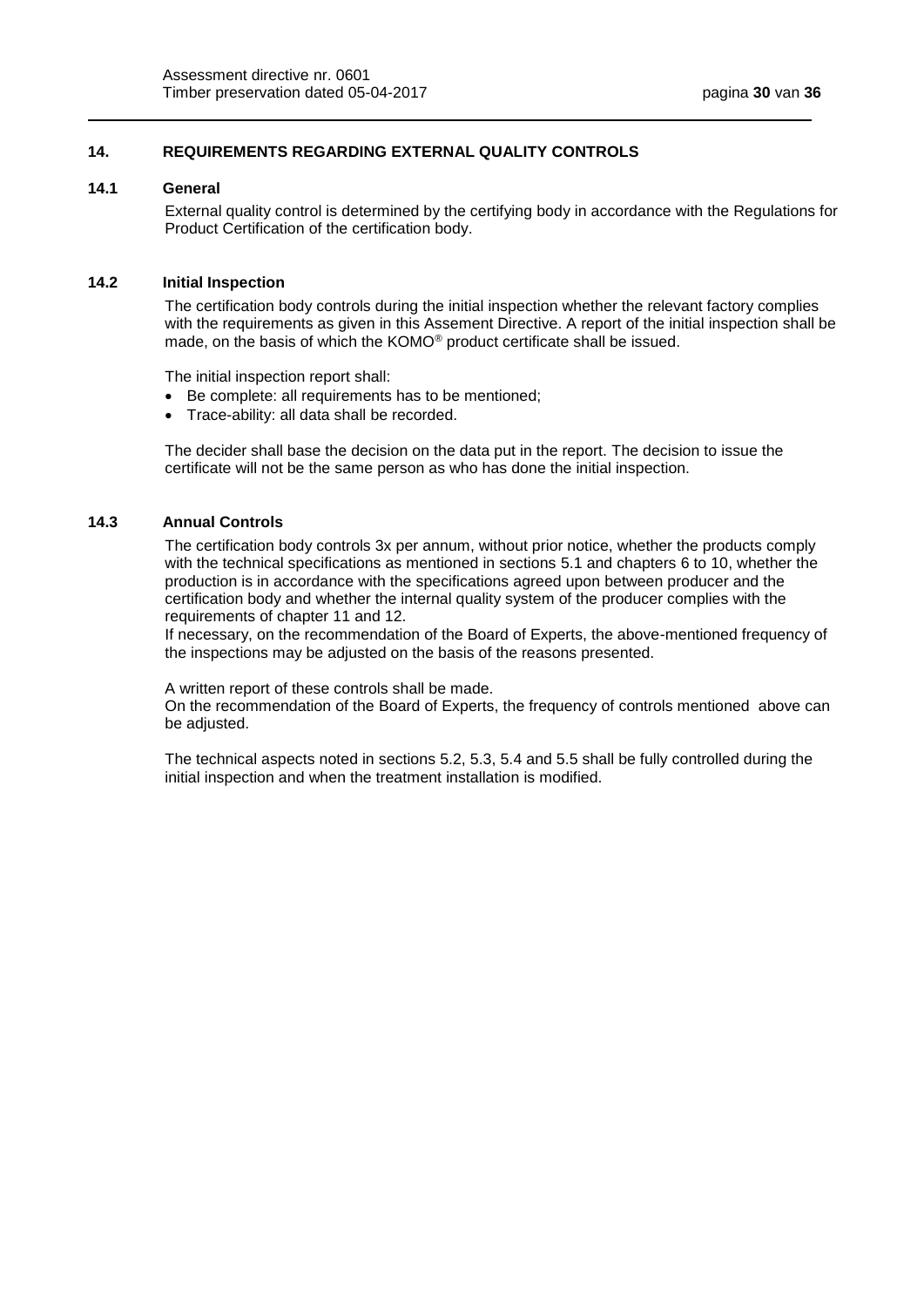# **15. REQUIREMENTS REGARDING THE CERTIFYING BODY**

#### <span id="page-30-0"></span>**15.1 General**

The certifying body shall comply with the requirements according to NEN-EN –ISOIEC 17065. and is accredited by the Raad voor Accreditatie (Dutch Accreditation Council) or have initiated the application procedure for the scope of this Assesment Directive.

The certifying body shall have a set of regulations, or an equivalent document, in which the general rules are mentioned to comply with for certification. In particular, these are:

- The general rules for performing out the initial inspection, split into:
	- o Procedure to inform about the administrative process of an application; o Procedure for execution of the initial inspection;
- Procedure for decision of acceptation based on the initial inspection:
- The general rules with respect to perform controls and inspections and the controlled aspects of these inspections;
- The measures to be taken by the certifying body in the event of non-conformities; (sanction policy)
- The rules for termination of a certificate;
- The option of making an appeal against decisions or measures imposed by the certifying body.

# <span id="page-30-1"></span>**15.2 Certification Staff**

The staff concerned with the certification process is defined as followed:

- **Inspector:** tasked with carrying out the external controls;
- **Initial Inspector:** tasked with carrying out the initial inspection and assessing the reports of tests and laboratory;
- **Assessor:** assessment of the initial inspection controller and controller; decisions on the need for taking corrective measures;
- **Decision-taker**: tasked with taking decisions based on the initialinspections carried out, continuation of certification on the basis of the annual controls.

#### <span id="page-30-2"></span>**15.3 Qualification Requirements**

Staff concerned with the certification process shall be qualified demonstrable for the activities required. The following qualification requirements apply in respect of education, training, expertise and experience as mentioned in Table 5.

| Certification<br>position      | Training         | <b>Expertise and Experience</b>                                                                                                                                             |
|--------------------------------|------------------|-----------------------------------------------------------------------------------------------------------------------------------------------------------------------------|
| Inspector<br>Initial Inspector | MBO level        | - Production and use of preservatives or<br>equivalent<br>- Training as auditor ISO 9001                                                                                    |
|                                |                  | - Two years' experience in the timber industry or<br>equivalent                                                                                                             |
| Assessor                       | <b>HBO</b> level | - Construction training or equivalent<br>- Production and use of preserved timber<br>- Training in the timber sector or equivalent<br>relevant experience                   |
| Decision-taker                 | <b>HBO</b> level | - Management experience<br>- Certification experience or equivalent<br>- Knowledge of accreditation criteria or equivalent<br>- Knowledge of relevant certification systems |

**Table 5:** Qualification requirements for certification process staff.

Staff shall be qualified demonstrable by means of assessing training and experience based on the above mentioned requirements. If qualification is based on different criteria this must be registrated.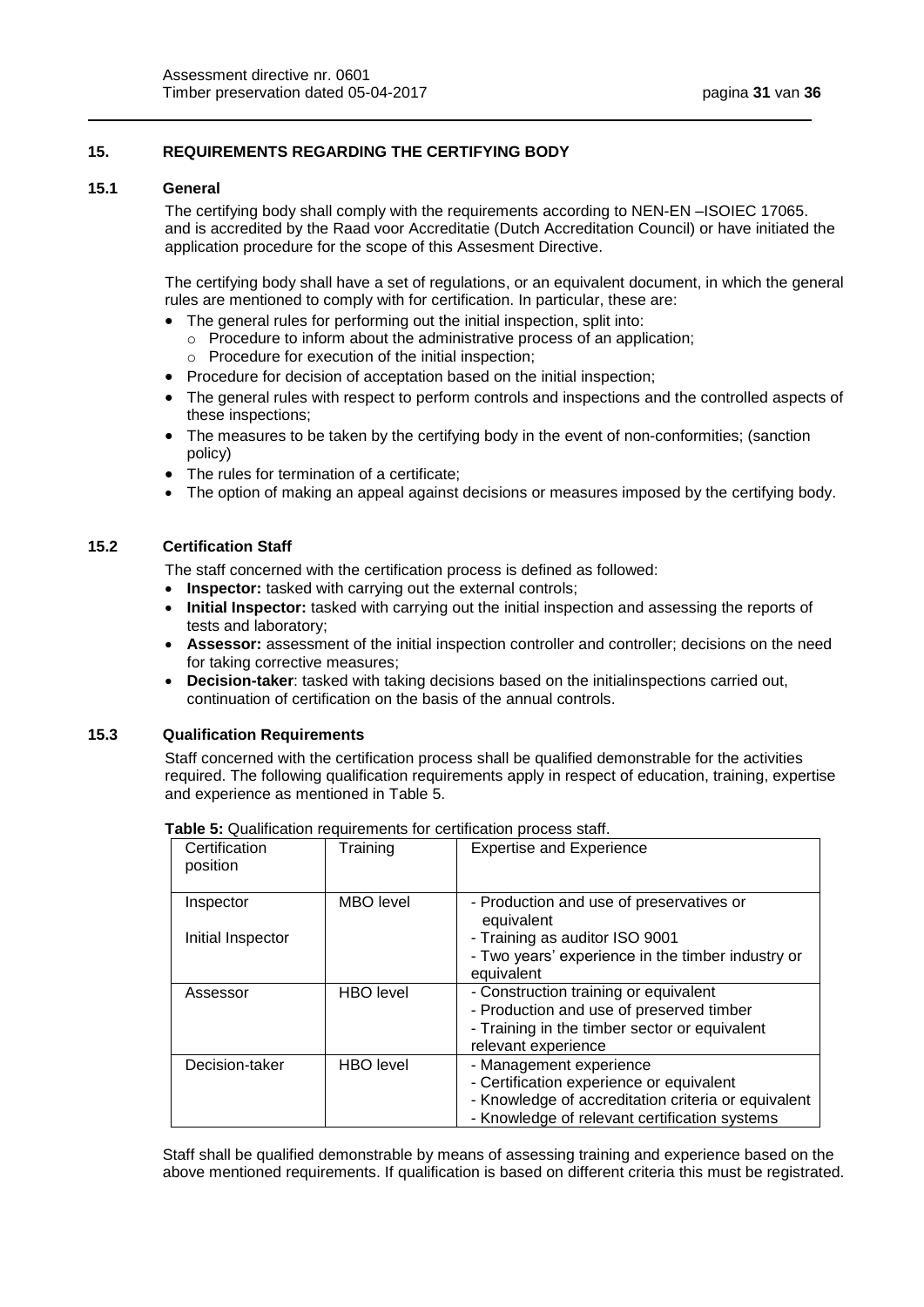# <span id="page-31-0"></span>**15.4 Reporting to the Board of Experts**

The certification body reports at least annually about the work done for the specific field of certification. In this report the following aspects must be mentioned:

- Changes in the number of certificates (new/ended);
- Number of controls performed in relation to the prescribed control frequency;
- Results of the controls and inspections.

The board of experts has the possibility to make an interpretation document. This document has to be available by the website of the scheme coordinator who has written the assessment directive. Every certification body accredited for this assessment directive is mandatory to use this interpretation document.

#### <span id="page-31-2"></span><span id="page-31-1"></span>**15.5 Sanction policy**

The sanction policy (measures to be taken by the certifying body in the event of non-conformities) is stated in the regulations of certification bodies (chapter 14.1) or in a separate document.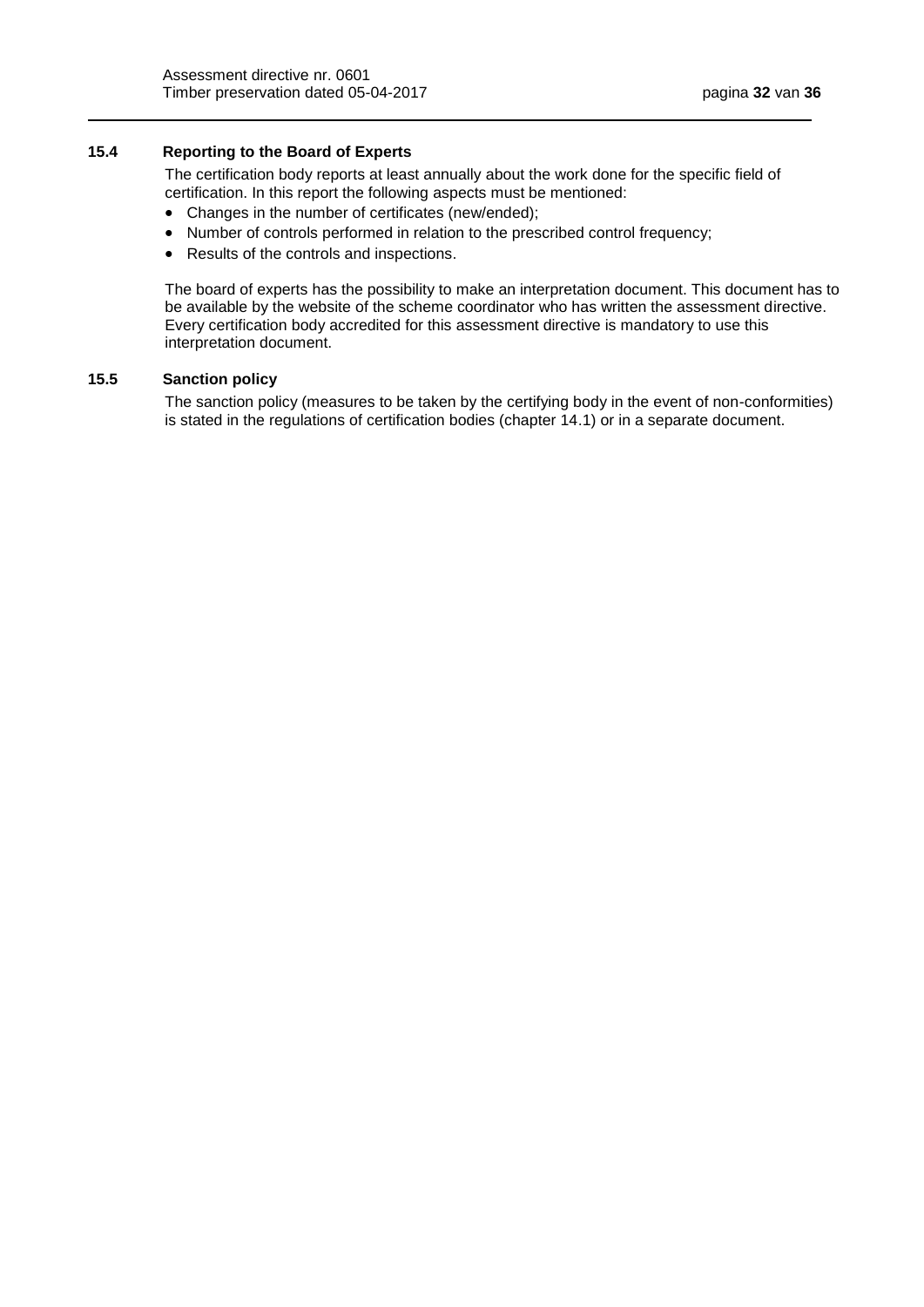# **16. DOCUMENTS**

| ASTM D-86:2012       | Standard Test Method for Distillation of Petroleum Products at<br>Atmospheric Pressure, Version 11b, 2012.                                                                                                      |
|----------------------|-----------------------------------------------------------------------------------------------------------------------------------------------------------------------------------------------------------------|
|                      | Biocide Products Regulation 528/2012 Regulation (EU) No 528/2012 of the European Parliament<br>and of the Council of 22 May 2012 concerning the making available<br>on the market and use of biocidal products; |
| BRL SIKB 7700:2014   | Construction or repair of liquid facilities;                                                                                                                                                                    |
| CUR / PBV 44 CUR     | Recommendation 44, 4th revised edition;                                                                                                                                                                         |
| NEN 2909:1985        | Woodpreservation - Immersion method                                                                                                                                                                             |
| NEN 2913:1992        | Woodpreservation - Vacuum and pressure method - Treatment with<br>creosote-oil - Requirements with regard to the application of the wood.                                                                       |
| NEN 2930:1991        | Woodpreservation - Vacuum and pressure treatment method -<br>Treatment with preservatives other than creosote oil.                                                                                              |
| NEN 5461:1999        | Kwaliteitseisen voor hout (KVH 2000) - Gezaagd hout en paalhout.<br>Algemeen gedeelte.                                                                                                                          |
| NEN 5492:1985        | Quality requirements for timber - Wooden poles                                                                                                                                                                  |
| NEN-EN 212:2003      | Wood preservatives - General guidance on sampling and preparation<br>for analysis of wood preservatives and treated timber.                                                                                     |
| NEN-EN 335:2013      | Durability of wood and wood-based products - Use classes:<br>definitions, application to solid wood and wood-based products;                                                                                    |
| NEN-EN 350-2:1994    | Durability of wood and wood-based products - Natural durability of<br>solid wood - Part 2: Guide to natural durability and treat ability of<br>selected wood species of importance in Europe                    |
| NEN-EN 351-1:2007    | Durability of wood and wood-based products - Preservative-treated<br>solid wood - Part 1: Classifications of preservative penetration and<br>retention                                                          |
| NEN-EN 351-2:2007    | Durability of wood and wood-based products - Preservative-treated<br>solid wood - Part 2: Guidance on sampling for the analysis of<br>preservative treated wood                                                 |
| NEN-EN 1014-1:2010   | Wood preservatives - Creosote and creosoted timber - Methods of<br>sampling and analysis - Part 1: Procedure for sampling creosote;                                                                             |
| NEN-EN 1014-2:2010   | Wood preservatives - Creosote and creosoted timber - Methods of<br>sampling and analysis - Part 2: Procedure for obtaining a sample of<br>creosote from creosoted timber for subsequent analysis;               |
| NEN-EN 1014-3:2010   | Wood preservatives - Creosote and creosoted timber - Methods of<br>sampling and analysis - Part 3: Determination of the benzo(a)pyrene<br>content of creosote;                                                  |
| NEN-EN 1014-4:2010   | Wood preservatives - Creosote and creosoted timber - Methods of<br>sampling and analysis - Part 4: Determination of the water-extractable<br>phenols content of creosote;                                       |
| NEN-EN-ISO 9001:2015 | Quality management systems - Requirements;                                                                                                                                                                      |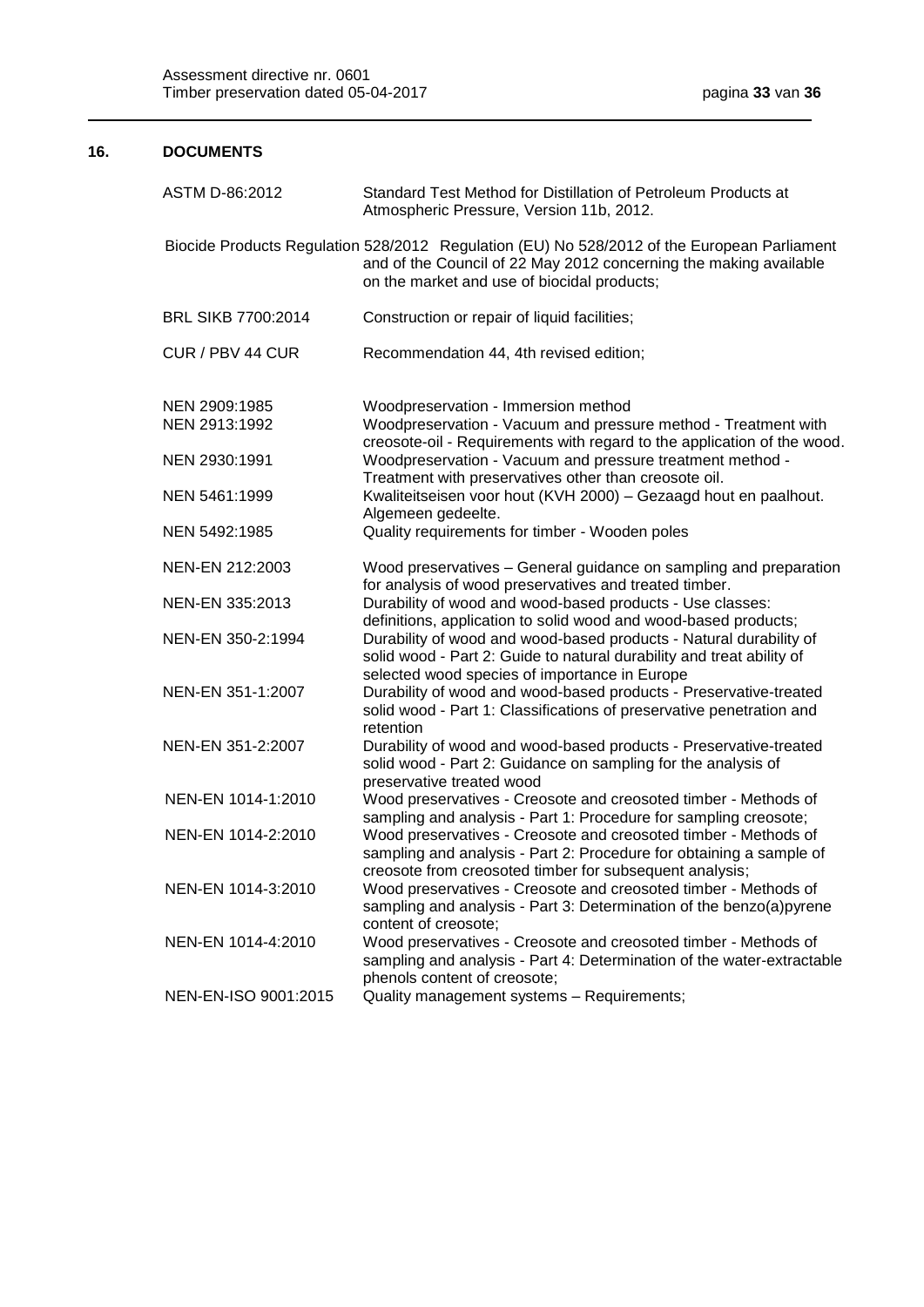| NEN-EN-ISO/IEC 17020:2012<br>NEN-EN-ISO/IEC 17021:2015<br>NEN-EN-ISO/IEC 17025:2005<br>$+C1:2007$ :<br>NEN-EN-ISO/IEC 17065:2012 | Conformity assessment - General criteria for the operation of<br>various types of bodies performing inspection;<br>Conformity assessment - Requirements for bodies providing audit<br>and certification of management systems - Part 1: Requirements;<br>General requirements for the competence of testing and calibrati<br>on laboratories;<br>Conformity assessment - Requirements for bodies certifying<br>products, processes and services; |
|----------------------------------------------------------------------------------------------------------------------------------|--------------------------------------------------------------------------------------------------------------------------------------------------------------------------------------------------------------------------------------------------------------------------------------------------------------------------------------------------------------------------------------------------------------------------------------------------|
| PGS 15:2011                                                                                                                      | Storage of packaged hazardous substances. Guideline for storage<br>and temporary storage related to fire safety, occupational and<br>environmental safety;<br>Opslag van verpakte gevaarlijke stoffen. Richtlijn voor opslag en<br>tijdelijke opslag met betrekking tot brandveiligheid, arbeidsveiligheid<br>en milieuveiligheid;                                                                                                               |
| SKH PUBL 06-04:2016                                                                                                              | Basis of assessment for wood preservatives.                                                                                                                                                                                                                                                                                                                                                                                                      |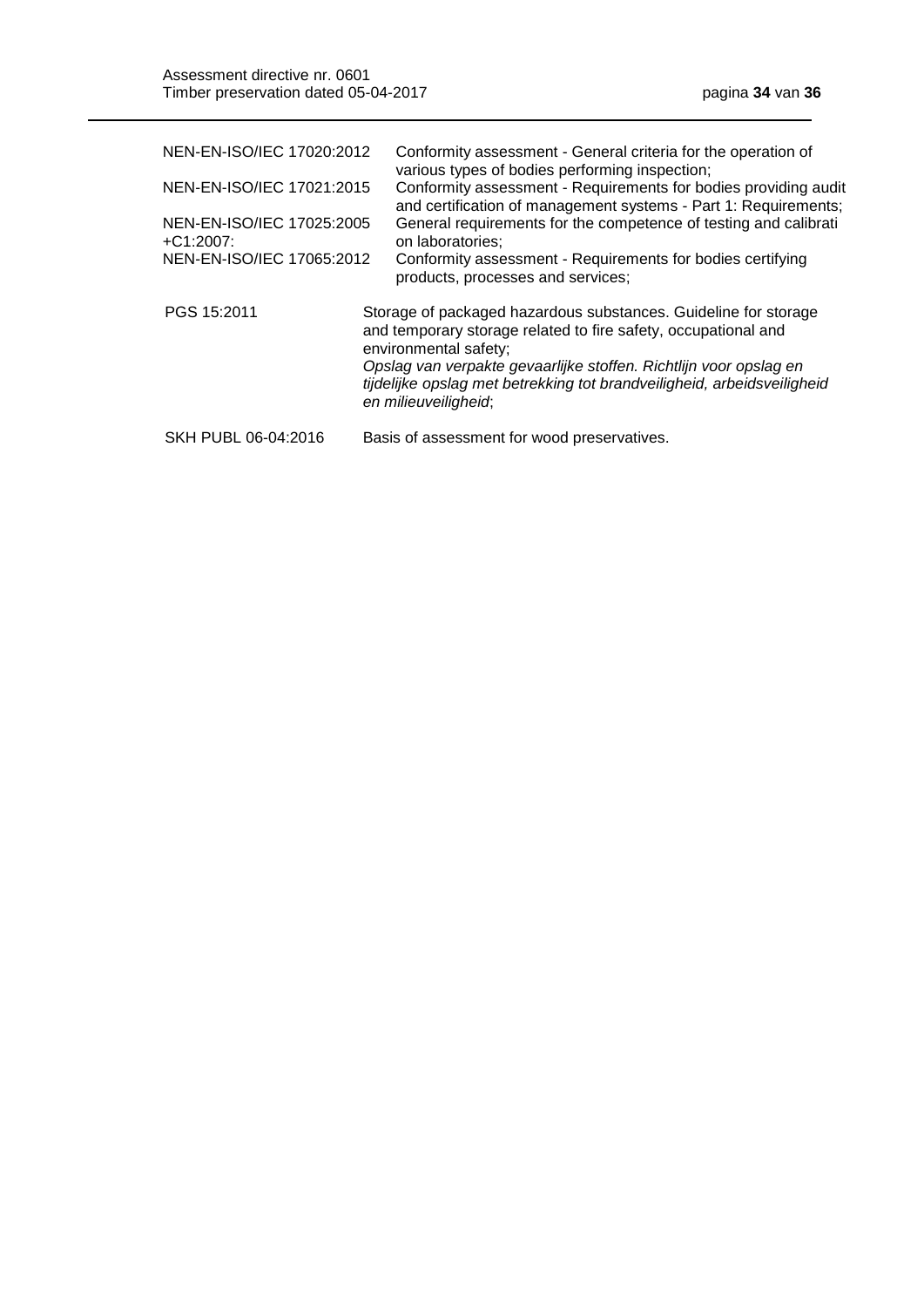# **17. APPENDIX 1: Cubicing tables round wood**

<span id="page-34-0"></span>**Cubic table for impregnating milled round wood.**

**Content in m<sup>3</sup> per 100 items.**

|            |       | Diameter (cm)           |                |                |                |       |                  |       |       |                 |  |
|------------|-------|-------------------------|----------------|----------------|----------------|-------|------------------|-------|-------|-----------------|--|
|            |       | $\overline{\mathbf{4}}$ | $\overline{5}$ | $\overline{6}$ | $\overline{7}$ | 8     | $\boldsymbol{9}$ | 10    | 11    | $\overline{12}$ |  |
| Lengte (m) | 0,60  | 0,075                   | 0,118          | 0,170          | 0,231          | 0,302 | 0,382            | 0,471 | 0,570 | 0,679           |  |
|            | 0,80  | 0,101                   | 0,157          | 0,226          | 0,308          | 0,402 | 0,509            | 0,628 | 0,760 | 0,905           |  |
|            | 1,00  | 0,126                   | 0,196          | 0,283          | 0,385          | 0,503 | 0,636            | 0,785 | 0,950 | 1,131           |  |
|            | 1,20  | 0,151                   | 0,236          | 0,339          | 0,462          | 0,603 | 0,763            | 0,942 | 1,140 | 1,357           |  |
|            | 1,40  | 0,176                   | 0,275          | 0,396          | 0,539          | 0,704 | 0,891            | 1,100 | 1,330 | 1,583           |  |
|            | 1,60  | 0,201                   | 0,314          | 0,452          | 0,616          | 0,804 | 1,018            | 1,257 | 1,521 | 1,810           |  |
|            | 1,80  | 0,226                   | 0,353          | 0,509          | 0,693          | 0,905 | 1,145            | 1,414 | 1,711 | 2,036           |  |
|            | 2,00  | 0,251                   | 0,393          | 0,565          | 0,770          | 1,005 | 1,272            | 1,571 | 1,901 | 2,262           |  |
|            | 2,25  | 0,283                   | 0,442          | 0,636          | 0,866          | 1,131 | 1,431            | 1,767 | 2,138 | 2,545           |  |
|            | 2,50  | 0,314                   | 0,491          | 0,707          | 0,962          | 1,257 | 1,590            | 1,963 | 2,376 | 2,827           |  |
|            | 3,00  | 0,377                   | 0,589          | 0,848          | 1,155          | 1,508 | 1,909            | 2,356 | 2,851 | 3,393           |  |
|            | 3,50  | 0,330                   | 0,687          | 0,990          | 1,347          | 1,759 | 2,227            | 2,749 | 3,326 | 3,958           |  |
|            | 4,00  | 0,503                   | 0,785          | 1,131          | 1,539          | 2,011 | 2,545            | 3,142 | 3,801 | 4,524           |  |
|            | 4,50  | 0,565                   | 0,884          | 1,272          | 1,732          | 2,262 | 2,863            | 3,534 | 4,276 | 5,089           |  |
|            | 5,00  | 0,628                   | 0,982          | 1,414          | 1,924          | 2,513 | 3,181            | 3,927 | 4,752 | 5,655           |  |
|            | 5,50  | 0,691                   | 1,080          | 1,555          | 2,117          | 2,765 | 3,499            | 4,320 | 5,227 | 6,220           |  |
|            | 6,00  | 0,754                   | 1,178          | 1,696          | 2,309          | 3,016 | 3,817            | 4,712 | 5,702 | 6,786           |  |
|            | 7,00  | 0,880                   | 1,374          | 1,979          | 2,694          | 3,519 | 4,453            | 5,498 | 6,652 | 7,917           |  |
|            | 8,00  | 1,005                   | 1,571          | 2,262          | 3,079          | 4,021 | 5,089            | 6,233 | 7,603 | 9,048           |  |
|            | 9,00  | 1,131                   | 1,767          | 2,545          | 3,464          | 4,524 | 5,726            | 7,069 | 8,553 | 10,18           |  |
|            | 10,00 | 1,257                   | 1,963          | 2,827          | 3,848          | 5,027 | 6,362            | 7,854 | 9,503 | 11,31           |  |

Half-round wood: volumes to be devided by 2.